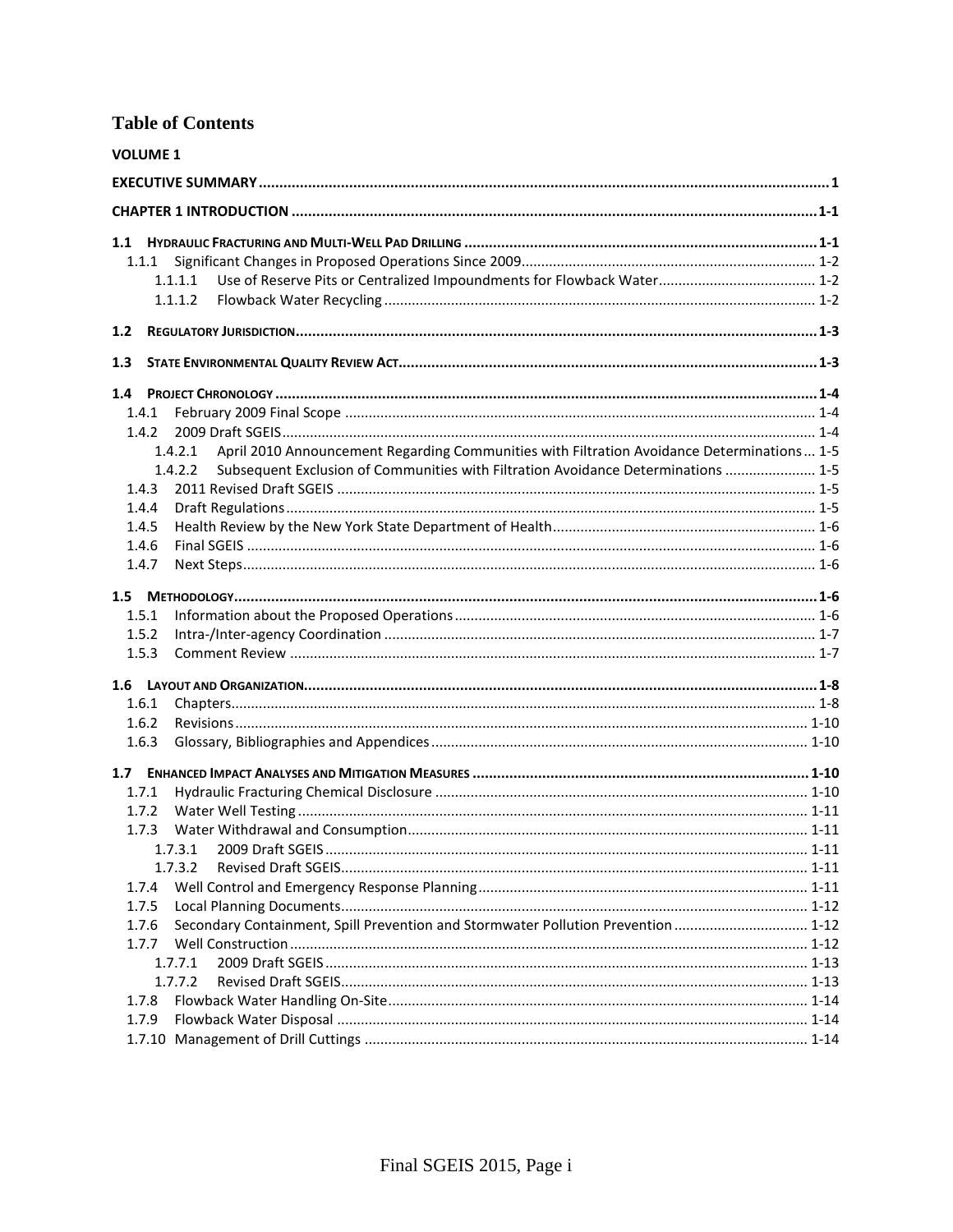| 2.1 |         |  |
|-----|---------|--|
| 2.2 |         |  |
| 2.3 |         |  |
|     | 2.3.1   |  |
|     | 2.3.2   |  |
|     | 2.3.3   |  |
|     | 2.3.3.1 |  |
|     | 2.3.3.2 |  |
|     |         |  |
|     | 2.3.4.1 |  |
|     | 2.3.4.2 |  |
|     | 2.3.5   |  |
|     | 2.3.6   |  |
|     | 2.3.7   |  |
|     | 2.3.7.1 |  |
|     | 2.3.7.2 |  |
|     | 2.3.7.3 |  |
|     | 2.3.8   |  |
|     | 2.3.9   |  |
|     | 2.3.9.1 |  |
|     | 2.3.9.2 |  |
|     | 2.3.9.3 |  |
|     |         |  |
|     |         |  |
|     |         |  |
|     |         |  |
|     |         |  |
|     |         |  |
|     |         |  |
|     |         |  |
|     |         |  |
|     |         |  |
|     |         |  |
|     |         |  |
|     |         |  |
|     |         |  |
|     |         |  |
|     |         |  |
|     |         |  |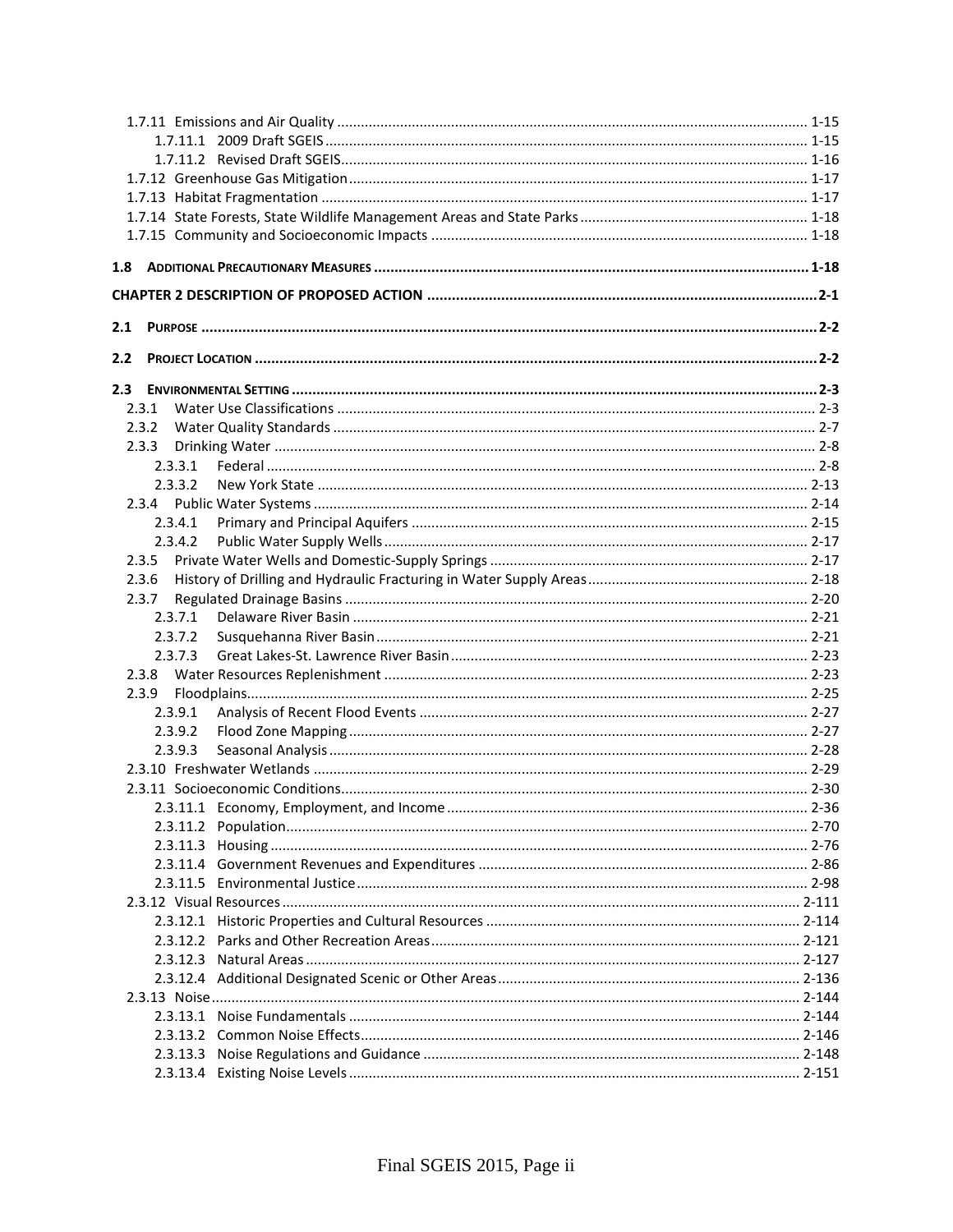| 3.1.1              |  |
|--------------------|--|
| 3.1.2              |  |
|                    |  |
|                    |  |
| 3.2.1              |  |
| 3.2.2              |  |
| 3.2.2.1<br>3.2.2.2 |  |
| 3.2.2.3            |  |
| 3.2.2.4            |  |
|                    |  |
| 3.2.3.1            |  |
| 3.2.3.2            |  |
| 3.2.3.3            |  |
| 3.2.3.4            |  |
| 3.2.3.5            |  |
| 3.2.3.6            |  |
| 3.2.3.7            |  |
| 3.2.3.8            |  |
| 3.2.3.9            |  |
| 3.2.3.10           |  |
| 3.2.4              |  |
| 3.2.5              |  |
| 3.3 <sub>1</sub>   |  |
|                    |  |
| 4.1                |  |
| 4.2                |  |
|                    |  |
| 4.3                |  |
| 4.3.1              |  |
| 4.3.2<br>4.3.3     |  |
|                    |  |
|                    |  |
| 4.4.1              |  |
| 4.4.2              |  |
| 4.4.3              |  |
| 4.5                |  |
| 4.5.1              |  |
| 4.5.2              |  |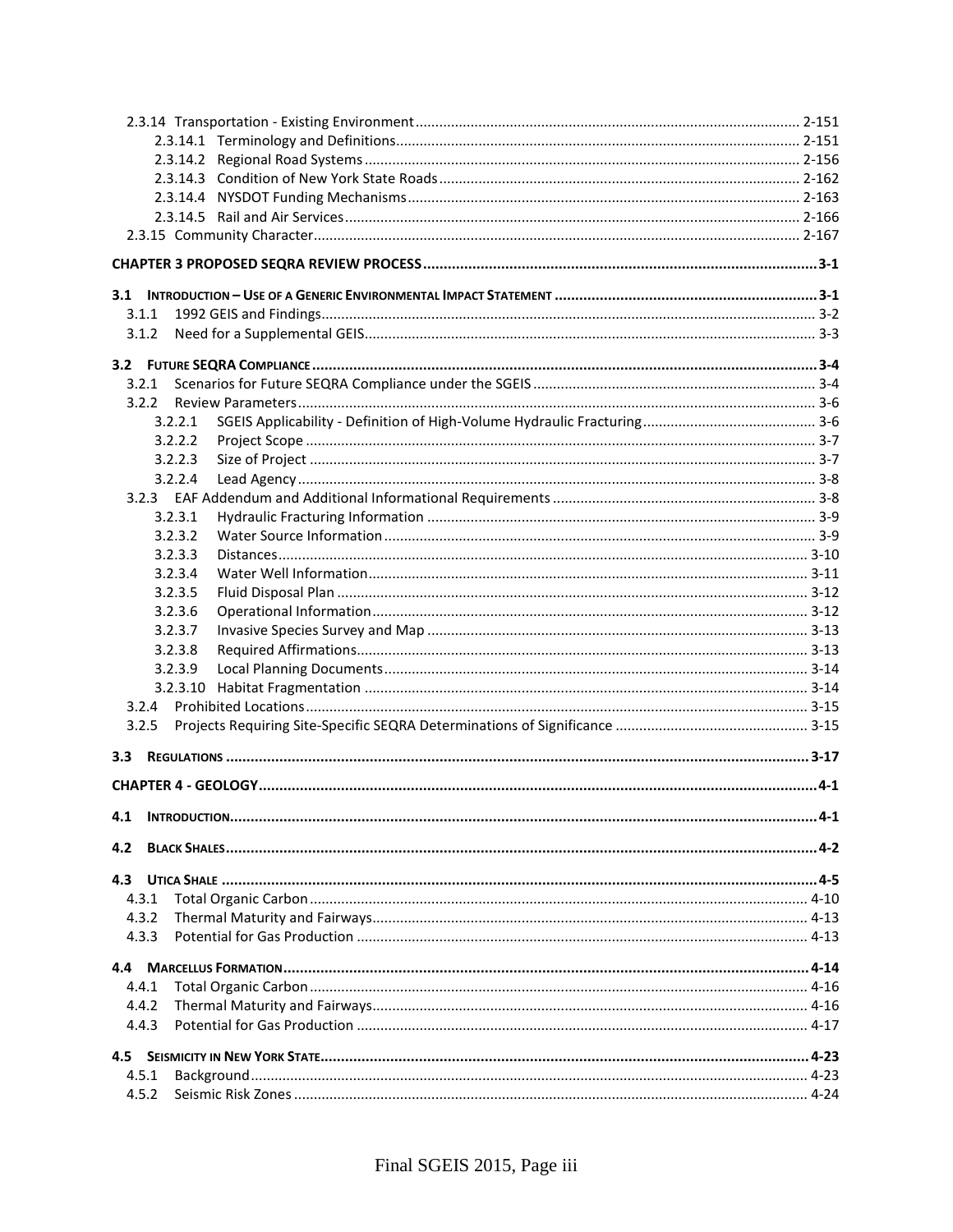| 4.5.4                                                                                |  |
|--------------------------------------------------------------------------------------|--|
| 4.5.5                                                                                |  |
| 4.6                                                                                  |  |
| 4.7                                                                                  |  |
| CHAPTER 5 NATURAL GAS DEVELOPMENT ACTIVITIES & HIGH-VOLUME HYDRAULIC FRACTURING  5-1 |  |
|                                                                                      |  |
| 5.1.1                                                                                |  |
| 5.1.2                                                                                |  |
| 5.1.3                                                                                |  |
|                                                                                      |  |
| 5.1.4.1                                                                              |  |
| 5.1.4.2                                                                              |  |
|                                                                                      |  |
| 5.2.1                                                                                |  |
| 5.2.2                                                                                |  |
| 5.2.3                                                                                |  |
| 5.2.4                                                                                |  |
| 5.2.4.1                                                                              |  |
| 5.2.4.2                                                                              |  |
| 5.2.5                                                                                |  |
| 5.2.5.1                                                                              |  |
| 5.2.5.2                                                                              |  |
| 5.3                                                                                  |  |
|                                                                                      |  |
|                                                                                      |  |
| 5.4.1                                                                                |  |
| 5.4.2                                                                                |  |
| 5.4.3                                                                                |  |
|                                                                                      |  |
| 5.5                                                                                  |  |
| 5.6                                                                                  |  |
| 5.6.1                                                                                |  |
|                                                                                      |  |
| 5.7.1                                                                                |  |
| 5.7.2                                                                                |  |
|                                                                                      |  |
| 5.8.1                                                                                |  |
| 5.8.2                                                                                |  |
| 5.8.3                                                                                |  |
| 5.9                                                                                  |  |
|                                                                                      |  |
|                                                                                      |  |
|                                                                                      |  |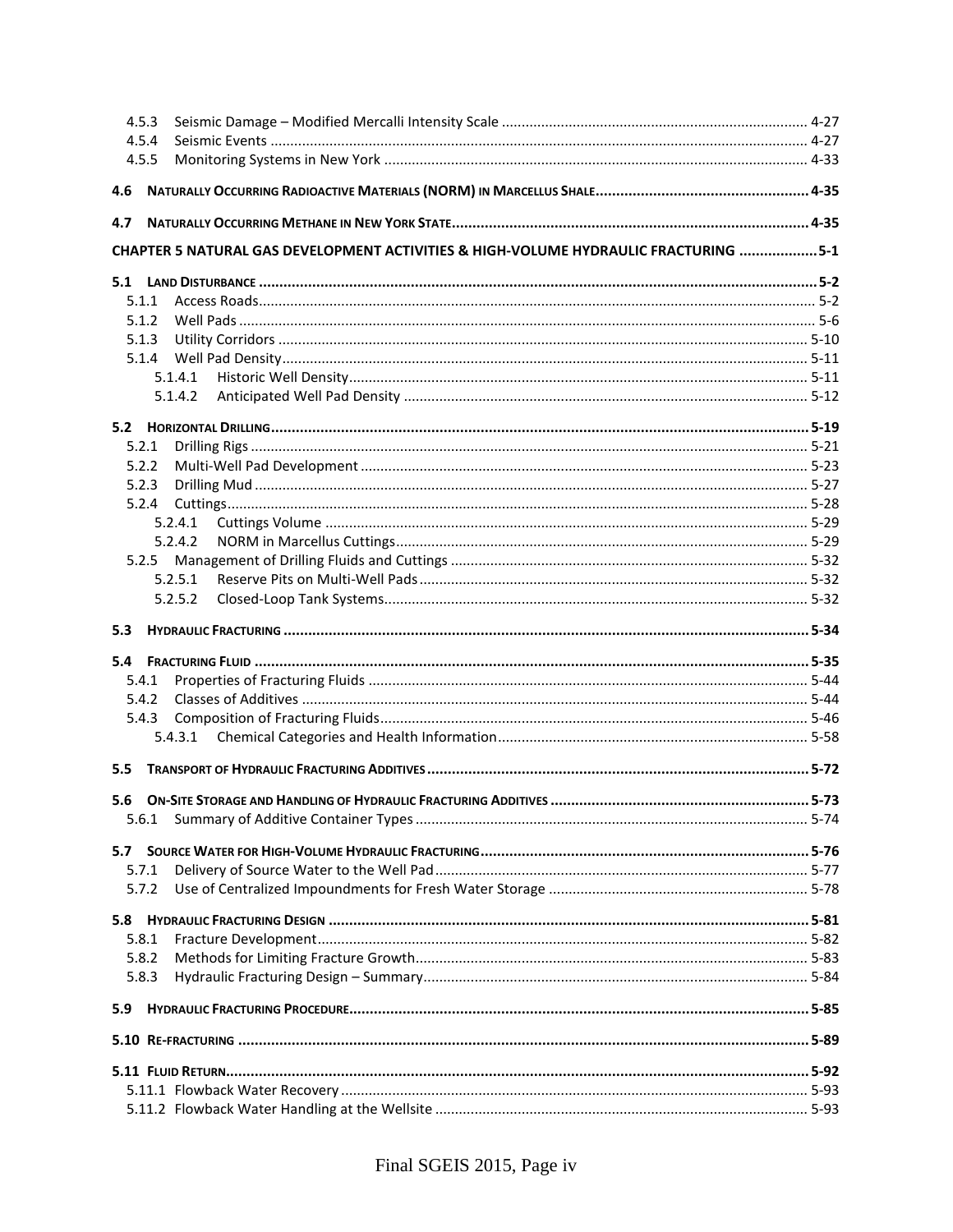| 6.1.1              |  |
|--------------------|--|
| 6.1.1.1            |  |
| 6.1.1.2            |  |
|                    |  |
| 6.1.1.3<br>6.1.1.4 |  |
| 6.1.1.5            |  |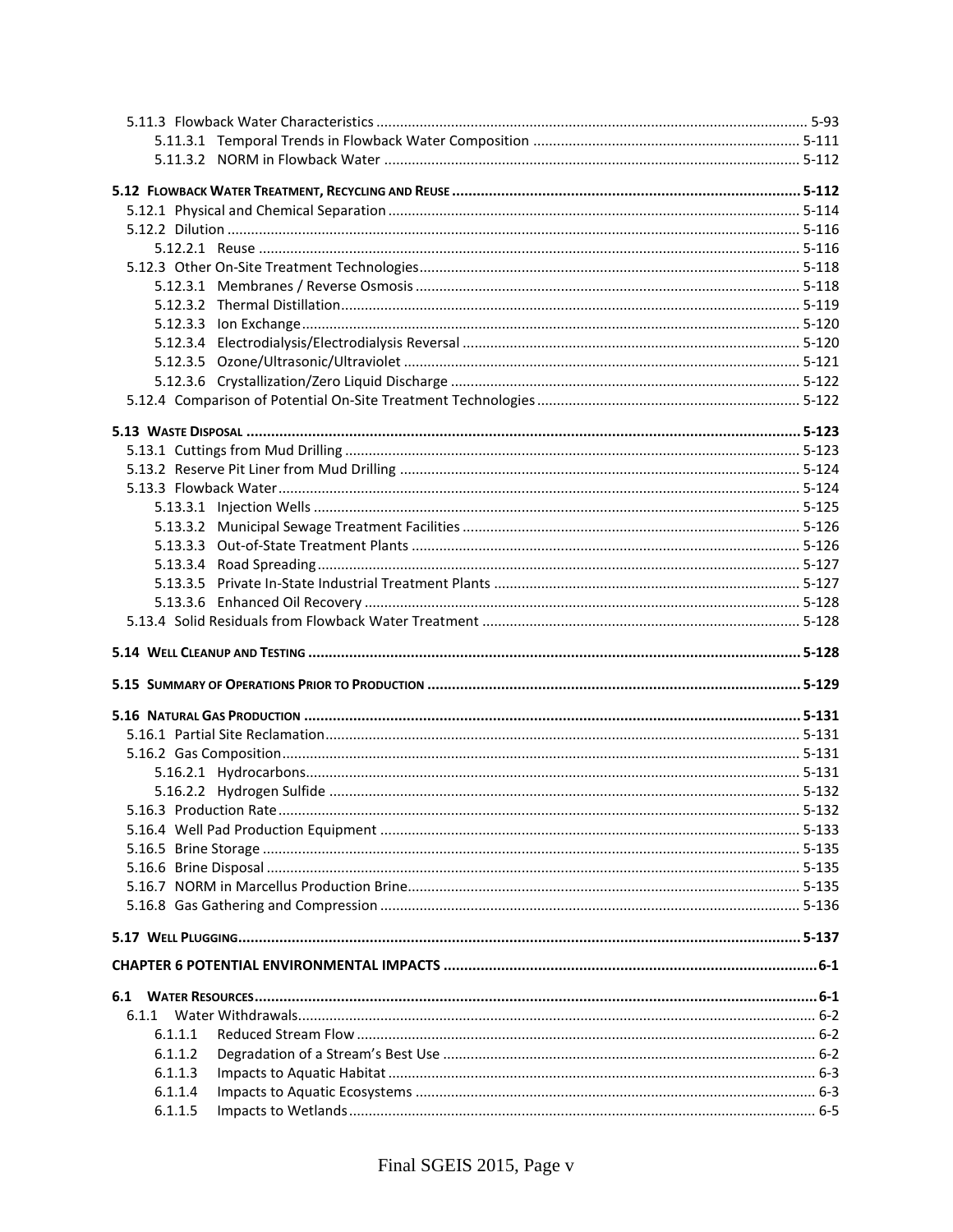| 6.1.1.6 |                                                                                          |  |
|---------|------------------------------------------------------------------------------------------|--|
| 6.1.1.7 |                                                                                          |  |
| 6.1.2   |                                                                                          |  |
| 6.1.3   |                                                                                          |  |
| 6.1.3.1 |                                                                                          |  |
| 6.1.3.2 |                                                                                          |  |
| 6.1.3.3 |                                                                                          |  |
| 6.1.3.4 |                                                                                          |  |
|         |                                                                                          |  |
| 6.1.4.1 |                                                                                          |  |
| 6.1.4.2 |                                                                                          |  |
| 6.1.4.3 |                                                                                          |  |
|         |                                                                                          |  |
| 6.1.5   |                                                                                          |  |
| 6.1.5.1 |                                                                                          |  |
| 6.1.5.2 |                                                                                          |  |
| 6.1.5.3 | Adverse Impacts to Unfiltered Drinking Waters from High-Volume Hydraulic Fracturing 6-51 |  |
| 6.1.5.4 |                                                                                          |  |
| 6.1.6   |                                                                                          |  |
| 6.1.6.1 |                                                                                          |  |
| 6.1.6.2 |                                                                                          |  |
| 6.1.7   |                                                                                          |  |
| 6.1.8   |                                                                                          |  |
| 6.1.8.1 |                                                                                          |  |
| 6.1.8.2 |                                                                                          |  |
| 6.1.8.3 |                                                                                          |  |
| 6.1.8.4 |                                                                                          |  |
| 6.1.8.5 |                                                                                          |  |
|         |                                                                                          |  |
| 6.1.9.1 |                                                                                          |  |
| 6.1.9.2 |                                                                                          |  |
| 6.1.9.3 |                                                                                          |  |
|         |                                                                                          |  |
| 6.2     |                                                                                          |  |
|         |                                                                                          |  |
| 6.3     |                                                                                          |  |
|         |                                                                                          |  |
| 6.4.1   |                                                                                          |  |
| 6.4.1.1 |                                                                                          |  |
|         |                                                                                          |  |
| 6.4.1.2 |                                                                                          |  |
| 6.4.2   |                                                                                          |  |
| 6.4.2.1 |                                                                                          |  |
| 6.4.2.2 |                                                                                          |  |
| 6.4.3   |                                                                                          |  |
| 6.4.4   |                                                                                          |  |
|         |                                                                                          |  |
|         |                                                                                          |  |
| 6.5.1   |                                                                                          |  |
| 6.5.1.1 |                                                                                          |  |
| 6.5.1.2 | Natural Gas Production Facilities NESHAP 40 CFR Part 63, Subpart HH (Glycol              |  |
|         |                                                                                          |  |
| 6.5.1.3 |                                                                                          |  |
| 6.5.1.4 |                                                                                          |  |
| 6.5.1.5 |                                                                                          |  |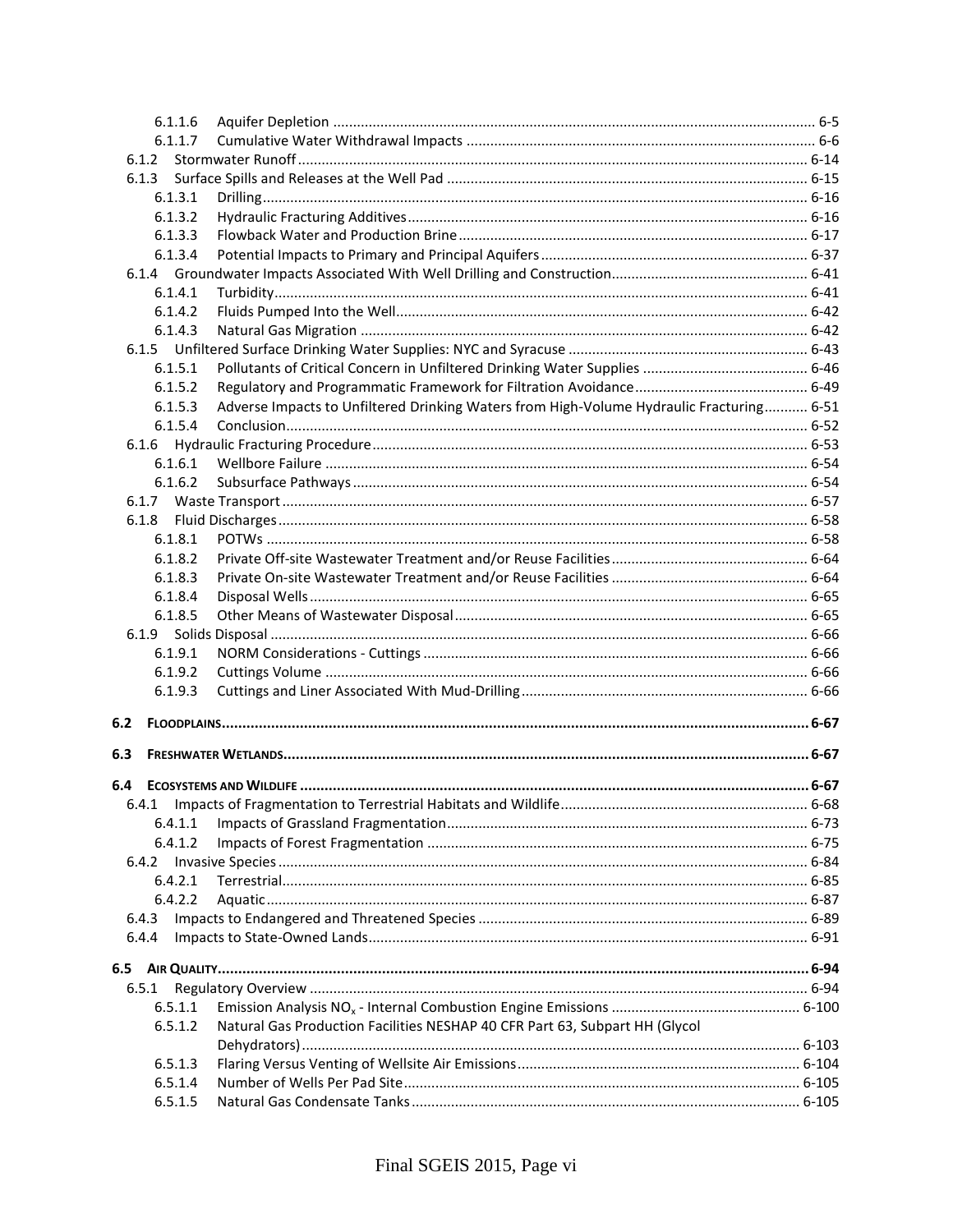| 6.5.1.6 |                                                                                                          |  |
|---------|----------------------------------------------------------------------------------------------------------|--|
| 6.5.1.7 |                                                                                                          |  |
| 6.5.1.8 | Department Determinations on the Air Permitting Process Relative to Marcellus Shale                      |  |
|         |                                                                                                          |  |
|         |                                                                                                          |  |
| 6.5.2.1 |                                                                                                          |  |
| 6.5.2.2 |                                                                                                          |  |
| 6.5.2.3 |                                                                                                          |  |
| 6.5.2.4 |                                                                                                          |  |
| 6.5.2.5 | Supplemental Modeling Assessment for Short Term PM2.5, SO <sub>2</sub> and NO <sub>2</sub> Impacts and   |  |
|         |                                                                                                          |  |
| 6.5.2.6 | The Practicality of Mitigation Measures on the Completion Equipment and Drilling                         |  |
|         |                                                                                                          |  |
| 6.5.2.7 |                                                                                                          |  |
| 6.5.3   | Regional Emissions of O <sub>3</sub> Precursors and Their Effects on Attainment Status in the SIP  6-170 |  |
| 6.5.4   |                                                                                                          |  |
| 6.5.5   |                                                                                                          |  |
|         |                                                                                                          |  |
|         |                                                                                                          |  |
| 6.6.1   |                                                                                                          |  |
| 6.6.2   |                                                                                                          |  |
| 6.6.2.1 |                                                                                                          |  |
| 6.6.2.2 |                                                                                                          |  |
| 6.6.2.3 |                                                                                                          |  |
| 6.6.3   |                                                                                                          |  |
| 6.6.4   |                                                                                                          |  |
| 6.6.5   |                                                                                                          |  |
| 6.6.6   |                                                                                                          |  |
| 6.6.7   |                                                                                                          |  |
| 6.6.8   |                                                                                                          |  |
| 6.6.9   |                                                                                                          |  |
|         |                                                                                                          |  |
| 6.7     |                                                                                                          |  |
|         |                                                                                                          |  |
| 6.8     |                                                                                                          |  |
| 6.8.1   |                                                                                                          |  |
| 6.8.1.1 |                                                                                                          |  |
| 6.8.1.2 |                                                                                                          |  |
| 6.8.2   |                                                                                                          |  |
| 6.8.2.1 |                                                                                                          |  |
| 6.8.2.2 |                                                                                                          |  |
| 6.8.3   |                                                                                                          |  |
| 6.8.3.1 |                                                                                                          |  |
| 6.8.3.2 |                                                                                                          |  |
| 6.8.3.3 |                                                                                                          |  |
| 6.8.3.4 |                                                                                                          |  |
|         |                                                                                                          |  |
| 6.8.4.1 |                                                                                                          |  |
| 6.8.4.2 |                                                                                                          |  |
| 6.8.5   |                                                                                                          |  |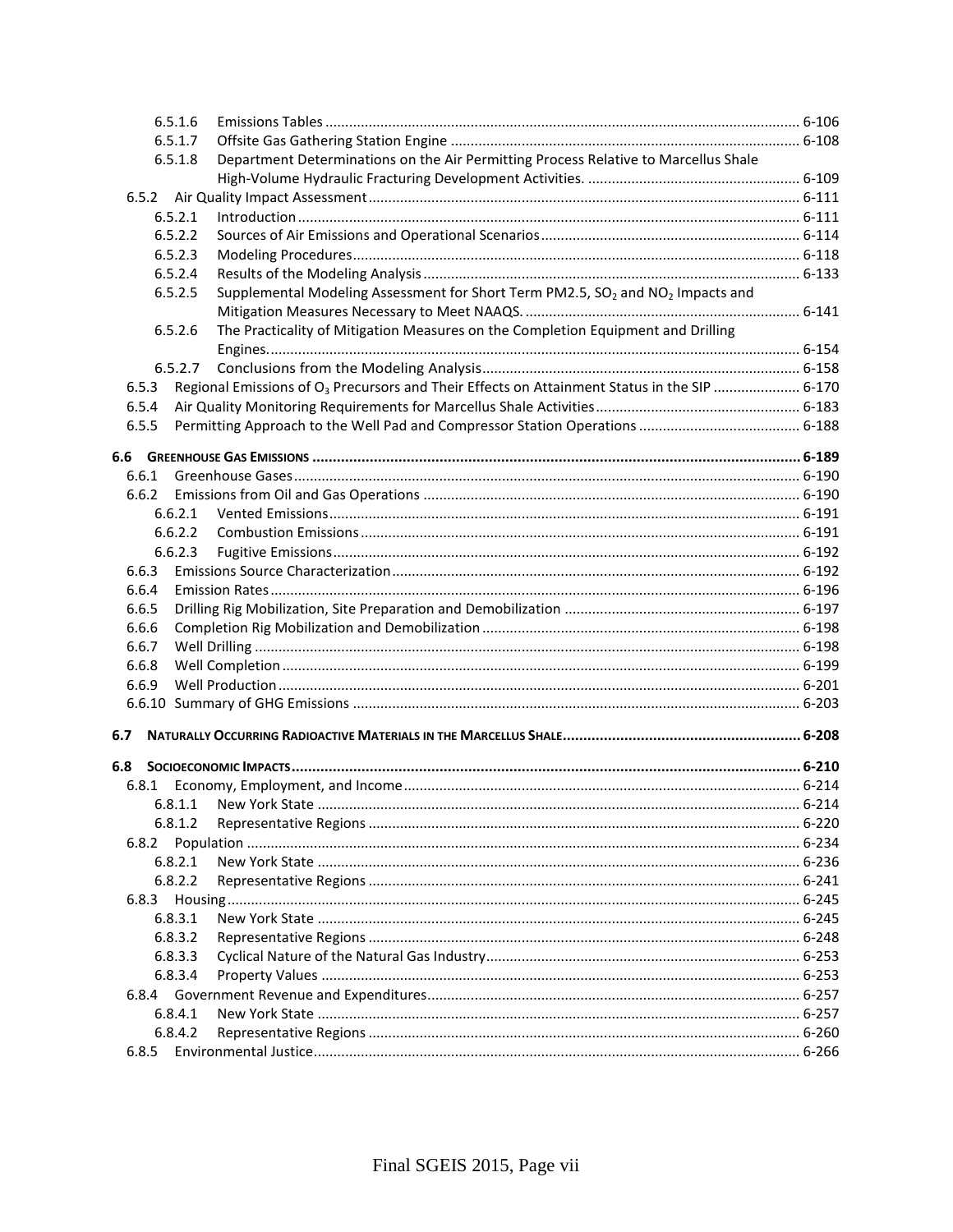| Changes since Publication of the 1992 GEIS that Affect the Assessment of Visual Impacts 6-267<br>6.9.1             |  |
|--------------------------------------------------------------------------------------------------------------------|--|
| 6.9.1.1                                                                                                            |  |
| 6.9.1.2                                                                                                            |  |
| 6.9.1.3                                                                                                            |  |
| New Landscape Features Associated with the Different Phases of Horizontal Drilling and<br>6.9.2                    |  |
|                                                                                                                    |  |
| New Landscape Features Associated with the Construction of Well Pads 6-269<br>6.9.2.1                              |  |
| New Landscape Features Associated with Drilling Activities at Well Pads 6-273<br>6.9.2.2                           |  |
| New Landscape Features Associated with Hydraulic Fracturing Activities at Well Pads 6-273<br>6.9.2.3               |  |
| New Landscape Features Associated with Production at Viable Well Sites  6-275<br>6.9.2.4                           |  |
| New Landscape Features Associated with the Reclamation of Well Sites  6-275<br>6.9.2.5                             |  |
| 6.9.3 Visual Impacts Associated with the Different Phases of Horizontal Drilling and Hydraulic                     |  |
|                                                                                                                    |  |
| 6.9.3.1                                                                                                            |  |
| 6.9.3.2                                                                                                            |  |
| Visual Impacts Associated with Hydraulic Fracturing Activities at Well Sites 6-278<br>6.9.3.3                      |  |
| 6.9.3.4                                                                                                            |  |
| 6.9.3.5                                                                                                            |  |
| Visual Impacts of Off-site Activities Associated with Horizontal Drilling and Hydraulic Fracturing  6-280<br>6.9.4 |  |
| Previous Evaluations of Visual Impacts from Horizontal Drilling and Hydraulic Fracturing  6-282<br>6.9.5           |  |
| 6.9.6                                                                                                              |  |
| 6.9.7                                                                                                              |  |
|                                                                                                                    |  |
|                                                                                                                    |  |
|                                                                                                                    |  |
|                                                                                                                    |  |
|                                                                                                                    |  |
|                                                                                                                    |  |
|                                                                                                                    |  |
|                                                                                                                    |  |
|                                                                                                                    |  |
|                                                                                                                    |  |
|                                                                                                                    |  |
|                                                                                                                    |  |
|                                                                                                                    |  |
|                                                                                                                    |  |
|                                                                                                                    |  |
|                                                                                                                    |  |
|                                                                                                                    |  |
|                                                                                                                    |  |
|                                                                                                                    |  |
|                                                                                                                    |  |
|                                                                                                                    |  |
|                                                                                                                    |  |
|                                                                                                                    |  |
|                                                                                                                    |  |
|                                                                                                                    |  |
|                                                                                                                    |  |
|                                                                                                                    |  |
|                                                                                                                    |  |
|                                                                                                                    |  |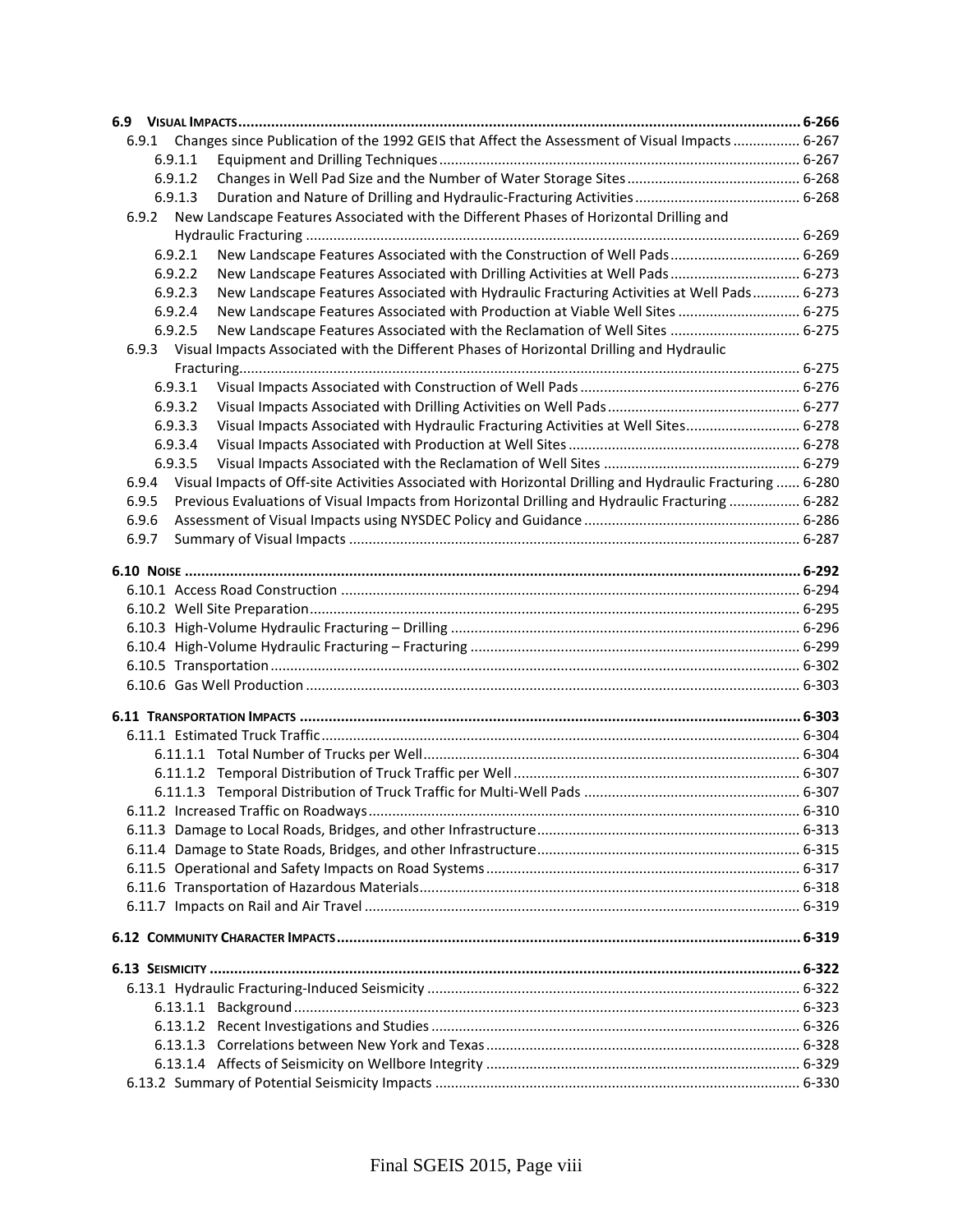| 7.1     |                                                                                         |  |
|---------|-----------------------------------------------------------------------------------------|--|
|         |                                                                                         |  |
| 7.1.1.1 |                                                                                         |  |
| 7.1.1.2 | Other Jurisdictions - Great Lakes-St. Lawrence River Basin Water Resources Compact  7-5 |  |
| 7.1.1.3 |                                                                                         |  |
| 7.1.1.4 |                                                                                         |  |
| 7.1.1.5 |                                                                                         |  |
| 7.1.1.6 |                                                                                         |  |
|         |                                                                                         |  |
| 7.1.2.1 |                                                                                         |  |
| 7.1.2.2 |                                                                                         |  |
| 7.1.2.3 |                                                                                         |  |
|         |                                                                                         |  |
| 7.1.3.1 |                                                                                         |  |
| 7.1.3.2 |                                                                                         |  |
| 7.1.3.3 |                                                                                         |  |
| 7.1.3.4 |                                                                                         |  |
| 7.1.3.5 |                                                                                         |  |
| 7.1.4.1 |                                                                                         |  |
| 7.1.4.2 |                                                                                         |  |
| 7.1.4.3 |                                                                                         |  |
| 7.1.5   |                                                                                         |  |
| 7.1.6   |                                                                                         |  |
| 7.1.7   |                                                                                         |  |
| 7.1.7.1 |                                                                                         |  |
| 7.1.7.2 |                                                                                         |  |
| 7.1.7.3 |                                                                                         |  |
| 7.1.7.4 | Use of Tanks Instead of Impoundments for Centralized Flowback Water Storage  7-61       |  |
| 7.1.7.5 |                                                                                         |  |
|         |                                                                                         |  |
| 7.1.8.1 |                                                                                         |  |
| 7.1.8.2 |                                                                                         |  |
| 7.1.9   |                                                                                         |  |
|         |                                                                                         |  |
|         |                                                                                         |  |
|         |                                                                                         |  |
|         |                                                                                         |  |
| 7.2     |                                                                                         |  |
| 7.3     |                                                                                         |  |
| 7.4     |                                                                                         |  |
| 7.4.1   |                                                                                         |  |
| 7.4.1.1 |                                                                                         |  |
| 7.4.1.2 |                                                                                         |  |
| 7.4.1.3 |                                                                                         |  |
|         |                                                                                         |  |
| 7.4.2.1 |                                                                                         |  |
| 7.4.2.2 |                                                                                         |  |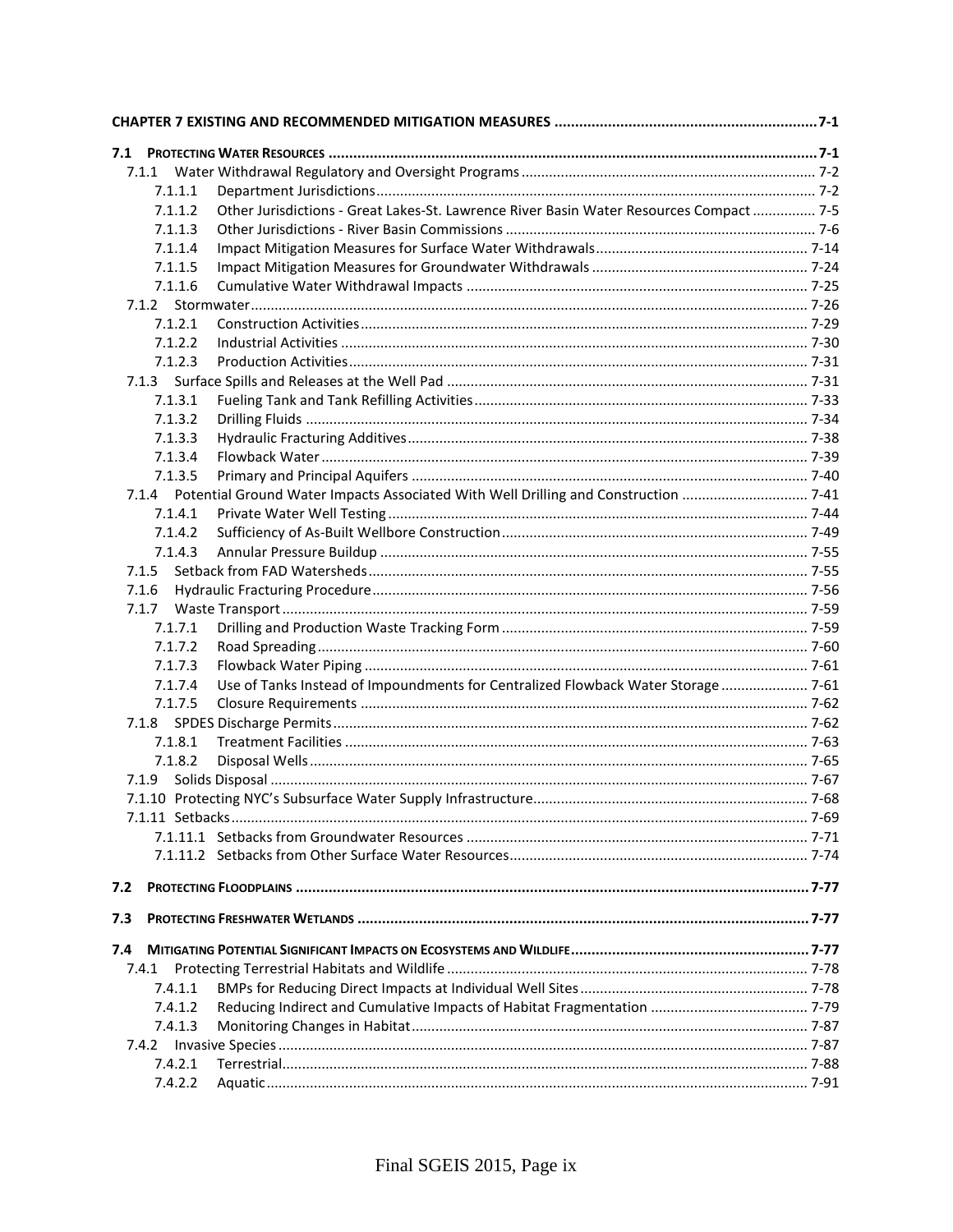| 7.4.3                                                                                                   |         |
|---------------------------------------------------------------------------------------------------------|---------|
| 7.4.4                                                                                                   |         |
|                                                                                                         |         |
| Mitigation Measures Resulting from Regulatory Analysis (Internal Combustion Engines and Glycol<br>7.5.1 |         |
|                                                                                                         |         |
| 7.5.1.1                                                                                                 |         |
| 7.5.1.2                                                                                                 |         |
| Natural Gas Production Facilities Subject to NESHAP 40 CFR Part 63, Subpart HH (Glycol<br>7.5.1.3       |         |
|                                                                                                         |         |
| Mitigation Measures Resulting from Air Quality Impact Assessment and Regional Ozone Precursor<br>7.5.2  |         |
|                                                                                                         |         |
| 7.5.3                                                                                                   |         |
| 7.5.3.1                                                                                                 |         |
| 7.5.3.2                                                                                                 |         |
|                                                                                                         |         |
|                                                                                                         |         |
| 7.6.1                                                                                                   |         |
| 7.6.2                                                                                                   |         |
| 7.6.3                                                                                                   |         |
| 7.6.4                                                                                                   |         |
| 7.6.5                                                                                                   |         |
| 7.6.6                                                                                                   |         |
| 7.6.7                                                                                                   |         |
| 7.6.8                                                                                                   |         |
|                                                                                                         |         |
| 7.7                                                                                                     |         |
| 7.7.1                                                                                                   |         |
| 7.7.2                                                                                                   |         |
| 7.8                                                                                                     |         |
|                                                                                                         |         |
|                                                                                                         |         |
| 7.9.1                                                                                                   |         |
| 7.9.2                                                                                                   |         |
| 7.9.3                                                                                                   |         |
| 7.9.4                                                                                                   |         |
|                                                                                                         | . 7-127 |
|                                                                                                         |         |
|                                                                                                         |         |
|                                                                                                         |         |
|                                                                                                         |         |
|                                                                                                         |         |
|                                                                                                         |         |
|                                                                                                         |         |
| 7.11.1.1 Development of Transportation Plans, Baseline Surveys, and Traffic Studies  7-134              |         |
|                                                                                                         |         |
|                                                                                                         |         |
|                                                                                                         |         |
|                                                                                                         |         |
|                                                                                                         |         |
|                                                                                                         |         |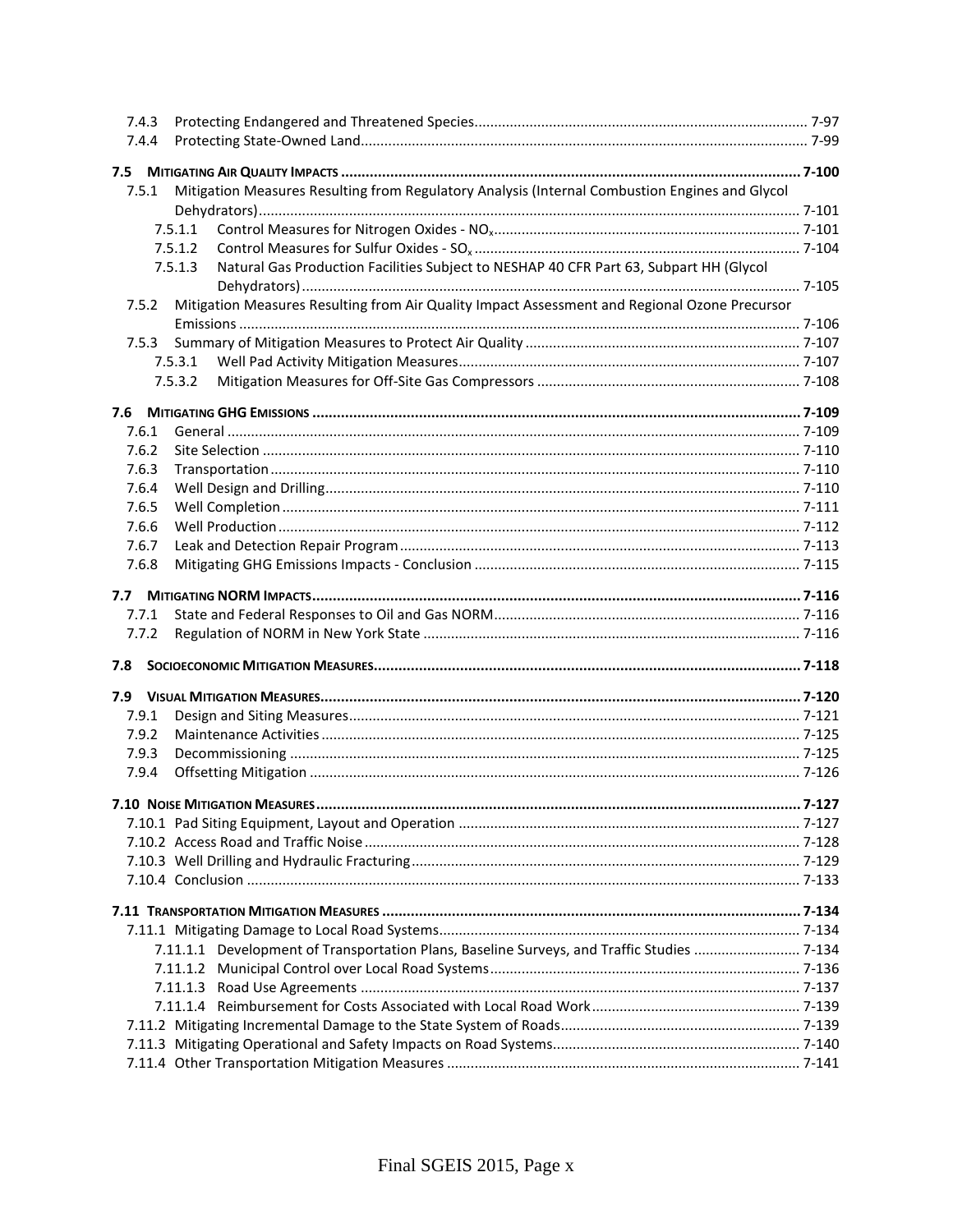| 8.1.1                                                                                                  |  |
|--------------------------------------------------------------------------------------------------------|--|
| 8.1.1.1                                                                                                |  |
| 8.1.1.2                                                                                                |  |
| 8.1.1.3                                                                                                |  |
| 8.1.1.4                                                                                                |  |
| 8.1.1.5                                                                                                |  |
| 8.1.1.6                                                                                                |  |
|                                                                                                        |  |
| 8.1.2.1                                                                                                |  |
| 8.1.2.2                                                                                                |  |
|                                                                                                        |  |
| 8.1.3.1<br>8.1.3.2                                                                                     |  |
| Occupational Safety and Health Administration - Material Safety Data Sheets 8-21<br>8.1.3.3            |  |
|                                                                                                        |  |
|                                                                                                        |  |
|                                                                                                        |  |
| 8.2.1                                                                                                  |  |
| 8.2.1.1                                                                                                |  |
|                                                                                                        |  |
| 8.2.2.1                                                                                                |  |
| 8.2.2.2                                                                                                |  |
|                                                                                                        |  |
| 8.2.3.1                                                                                                |  |
| 8.2.3.2                                                                                                |  |
|                                                                                                        |  |
| Use and Summary of Supplementary Permit Conditions for High-Volume Hydraulic Fracturing  8-48<br>8.3.1 |  |
| 8.3.2                                                                                                  |  |
|                                                                                                        |  |
|                                                                                                        |  |
| 8.4.1                                                                                                  |  |
| 8.4.1.1                                                                                                |  |
| 8.4.1.2                                                                                                |  |
| 8.4.2                                                                                                  |  |
| 8.4.2.1                                                                                                |  |
| 8.4.2.2                                                                                                |  |
| 8.4.3                                                                                                  |  |
| 8.4.3.1                                                                                                |  |
| 8.4.3.2                                                                                                |  |
| Summary of Pennsylvania Environmental Quality Board. Title 25-Environmental Protection,<br>8.4.4       |  |
|                                                                                                        |  |
| 8.4.5                                                                                                  |  |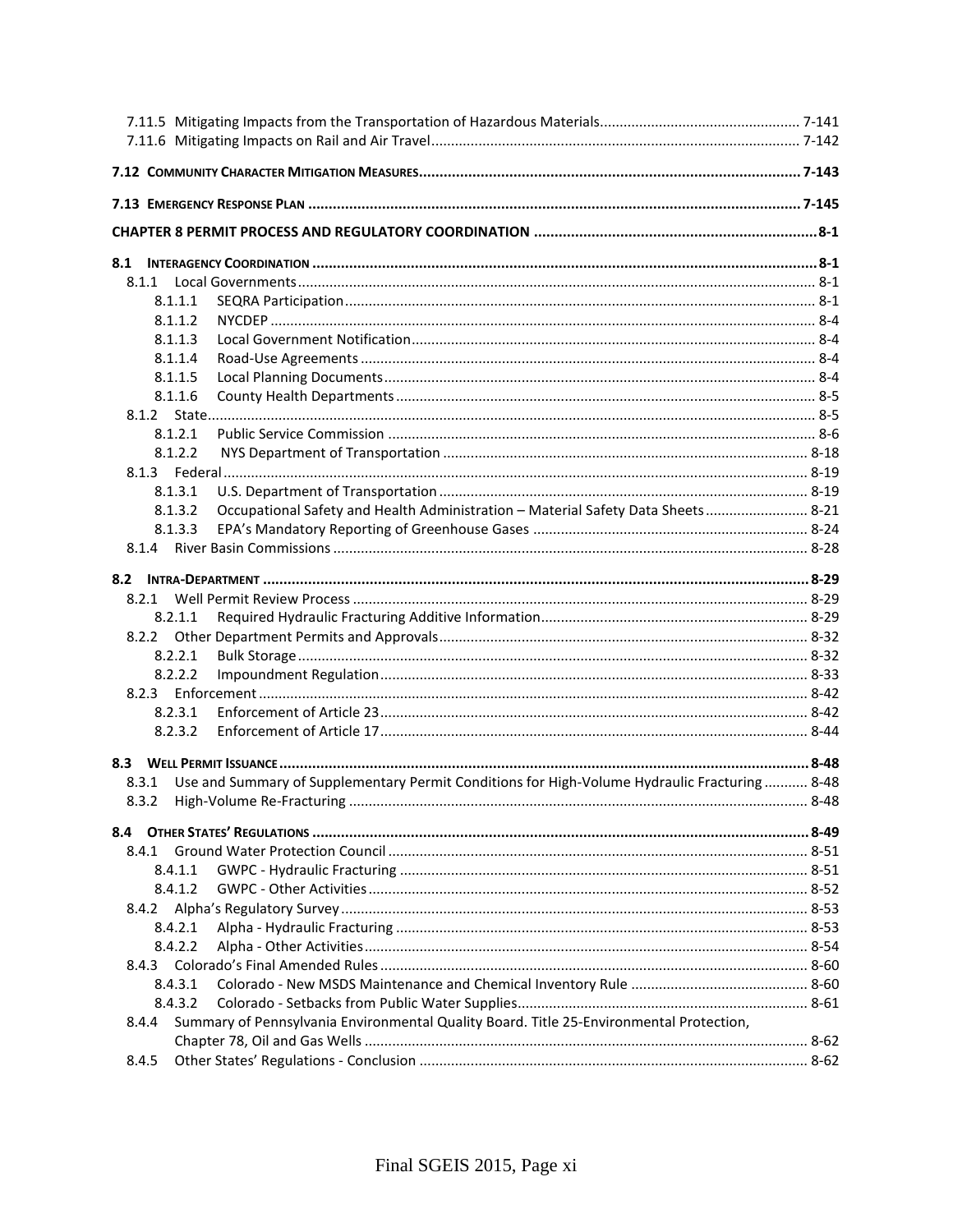| 9.1               |                                                                                                                                                           |  |
|-------------------|-----------------------------------------------------------------------------------------------------------------------------------------------------------|--|
| 9.2               |                                                                                                                                                           |  |
| 9.2.1             |                                                                                                                                                           |  |
| 9.2.2             | Known Tendency for Development to Occur in Phases without Government Intervention 9-5                                                                     |  |
| 9.2.3             |                                                                                                                                                           |  |
| 9.2.3.1           |                                                                                                                                                           |  |
| 9.2.3.2           |                                                                                                                                                           |  |
| 9.2.3.3           |                                                                                                                                                           |  |
|                   |                                                                                                                                                           |  |
|                   |                                                                                                                                                           |  |
| 9.3.1             |                                                                                                                                                           |  |
| 9.3.2             |                                                                                                                                                           |  |
|                   |                                                                                                                                                           |  |
|                   |                                                                                                                                                           |  |
|                   |                                                                                                                                                           |  |
|                   | 10.1.2 New York Mitigation Measures Designed to Prevent Gas Migration Similar to the Pennsylvania                                                         |  |
|                   |                                                                                                                                                           |  |
|                   |                                                                                                                                                           |  |
|                   |                                                                                                                                                           |  |
|                   |                                                                                                                                                           |  |
|                   | 10.3 UNCONTROLLED WELLBORE RELEASE OF FLOWBACK WATER AND BRINE - CLEARFIELD COUNTY  10-3                                                                  |  |
|                   |                                                                                                                                                           |  |
|                   | 10.3.2 New York Mitigation Measures Designed to Prevent Uncontrolled Wellbore Release of Flowback                                                         |  |
|                   |                                                                                                                                                           |  |
|                   |                                                                                                                                                           |  |
|                   |                                                                                                                                                           |  |
|                   |                                                                                                                                                           |  |
|                   |                                                                                                                                                           |  |
|                   |                                                                                                                                                           |  |
| <b>APPENDIX 1</b> |                                                                                                                                                           |  |
| <b>APPENDIX 2</b> | 1992 SEQRA FINDINGS STATEMENT ON THE GEIS ON THE OIL, GAS AND SOLUTION                                                                                    |  |
| <b>APPENDIX 3</b> | SUPPLEMENTAL SEQRA FINDINGS STATEMENT ON LEASING OF STATE LANDS FOR                                                                                       |  |
| <b>APPENDIX 4</b> | EXISTING APPLICATION FORM FOR PERMIT TO DRILL, DEEPEN, PLUG BACK OR CONVERT<br>A WELL SUBJECT TO THE OIL, GAS AND SOLUTION MINING REGULATORY PROGRAM 44-1 |  |
| <b>APPENDIX 5</b> |                                                                                                                                                           |  |
| <b>APPENDIX 6</b> |                                                                                                                                                           |  |
| <b>APPENDIX 7</b> | SAMPLE DRILLING RIG SPECIFICATIONS PROVIDED BY CHESAPEAKE ENERGY  A7-1                                                                                    |  |
| <b>APPENDIX 8</b> | EXISTING CASING AND CEMENTING PRACTICES REQUIRED FOR ALL WELLS IN NYS 48-1                                                                                |  |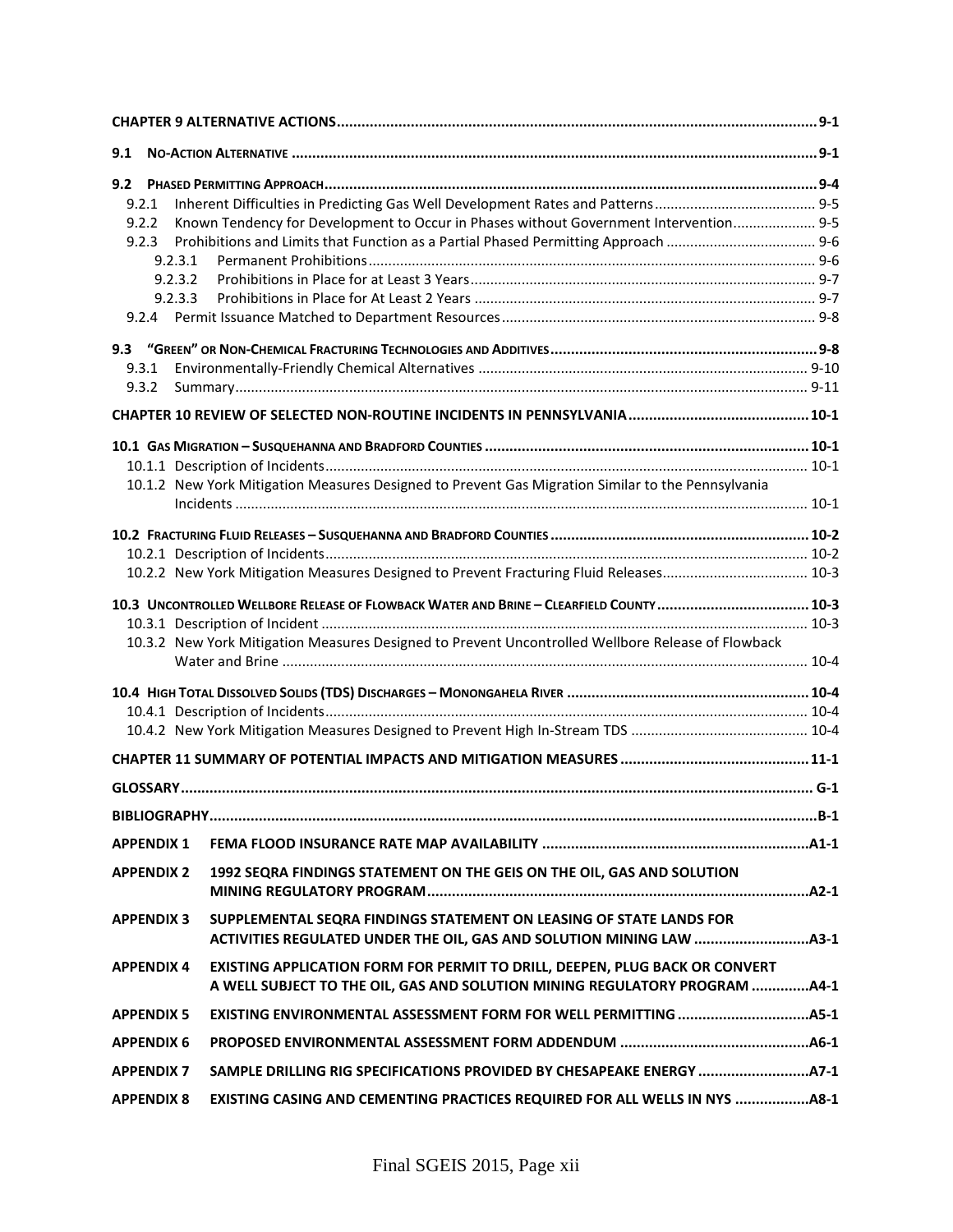| <b>APPENDIX 9</b> | EXISTING FRESH WATER AQUIFER SUPPLEMENTARY PERMIT CONDITIONS REQUIRED                                                                                                                                                        |
|-------------------|------------------------------------------------------------------------------------------------------------------------------------------------------------------------------------------------------------------------------|
|                   | APPENDIX 10 PROPOSED SUPPLEMENTARY PERMIT CONDITIONS FOR HIGH-VOLUME HYDRAULIC                                                                                                                                               |
|                   | APPENDIX 11 ANALYSIS OF SUBSURFACE MOBILITY OF FRACTURING FLUIDS (EXCERPTED FROM ICF                                                                                                                                         |
|                   | APPENDIX 12 BENEFICIAL USE DETERMINATION (BUD) NOTIFICATION REGARDING ROAD SPREADING A12-1                                                                                                                                   |
|                   | APPENDIX 13 RADIOLOGICAL DATA - PRODUCTION BRINE FROM NYS MARCELLUS WELLS 413-1                                                                                                                                              |
|                   | APPENDIX 14 DEPARTMENT OF PUBLIC SERVICE ENVIRONMENTAL MANAGEMENT AND                                                                                                                                                        |
|                   | APPENDIX 15 HYDRAULIC FRACTURING - 15 STATEMENTS FROM REGULATORY OFFICIALS 415-1                                                                                                                                             |
|                   | APPENDIX 16 APPLICABILITY OF NO <sub>x</sub> RACT REQUIREMENTS FOR NATURAL GAS PRODUCTION                                                                                                                                    |
|                   | APPENDIX 17 APPLICABILITY OF 40 CFR PART 63 SUBPART ZZZZ (ENGINE MACT) FOR NATURAL GAS                                                                                                                                       |
|                   | APPENDIX 18 DEFINITION OF STATIONARY SOURCE OR FACILITY FOR THE DETERMINATION OF AIR                                                                                                                                         |
|                   | APPENDIX 18A EVALUATION OF PARTICULATE MATTER AND NITROGEN OXIDES EMISSIONS FACTORS<br>AND POTENTIAL AFTERTREATMENT CONTROLS FOR NONROAD ENGINES FOR<br>MARCELLUS SHALE DRILLING AND HYDRAULIC FRACTURING OPERATIONS  A18A-1 |
|                   | APPENDIX 18B COST ANALYSIS OF MITIGATION OF NO <sub>2</sub> EMISSIONS AND AIR IMPACTS BY SELECTED                                                                                                                            |
|                   | APPENDIX 18C REGIONAL ON-ROAD MOBILE SOURCE EMISSION ESTIMATES FROM EPA'S MOVES                                                                                                                                              |
|                   |                                                                                                                                                                                                                              |
|                   |                                                                                                                                                                                                                              |
|                   | APPENDIX 21 PUBLICALLY OWNED TREATMENT WORKS (POTWS) WITH APPROVED PRETREATMENT                                                                                                                                              |
|                   | APPENDIX 22 POTWS PROCEDURES FOR ACCEPTING HIGH-VOLUME HYDRAULIC FRACTURING                                                                                                                                                  |
|                   |                                                                                                                                                                                                                              |
|                   |                                                                                                                                                                                                                              |
|                   |                                                                                                                                                                                                                              |
|                   | APPENDIX 26 INSTRUCTIONS FOR USING THE ON-LINE SEARCHABLE DATABASE TO LOCATE DRILLING                                                                                                                                        |
|                   | APPENDIX 27 NYSDOH RADIATION SURVEY GUIDELINES AND SAMPLE RADIOACTIVE MATERIALS                                                                                                                                              |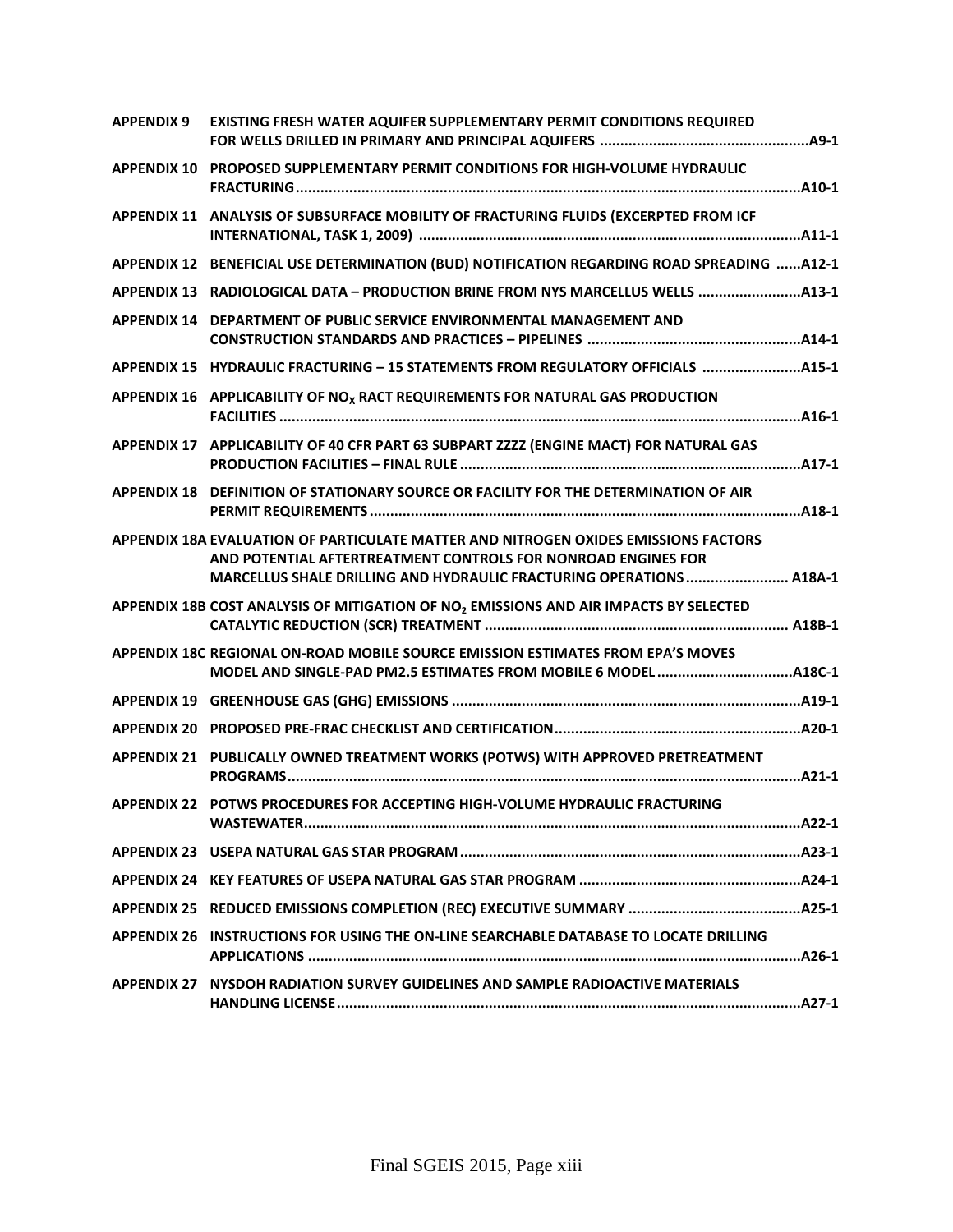#### **FIGURES**

| Figure 2.3 - Representative Regions Within the Marcellus Shale Extent (New August 2011) 2-31              |          |
|-----------------------------------------------------------------------------------------------------------|----------|
|                                                                                                           |          |
|                                                                                                           |          |
|                                                                                                           |          |
|                                                                                                           |          |
|                                                                                                           |          |
|                                                                                                           |          |
|                                                                                                           |          |
| Figure 2.11 - Visually Sensitive Areas Associated with Historic Properties and Cultural Resources (New    |          |
|                                                                                                           |          |
| Figure 2.12 - Parks and Recreational Resources that May be Visually Sensitive (New August 2011)  2-125    |          |
|                                                                                                           |          |
| Figure 2.14 - Additional Designated Scenic or other Areas that May be Visually Sensitive  2-137           |          |
| Figure 2.15 - Level of Continuous Noise Causing Speech Interference (New August 2011) 2-147               |          |
|                                                                                                           |          |
| Figure 2.17 - New York State Department of Transportation Regions (New August 2011)  2-156                |          |
|                                                                                                           |          |
| Figure 2.19 - Land Cover and Agricultural Districts, Representative Region A (New August 2011)  2-171     |          |
| Figure 2.20 - Land Cover and Agricultural Districts, Representative Region B (New August 2011)  2-179     |          |
| Figure 2.21 - Land Cover and Agricultural Districts, Representative Region C (New August 2011)  2-187     |          |
|                                                                                                           |          |
|                                                                                                           |          |
|                                                                                                           |          |
|                                                                                                           |          |
|                                                                                                           |          |
|                                                                                                           |          |
|                                                                                                           |          |
|                                                                                                           |          |
|                                                                                                           |          |
|                                                                                                           |          |
|                                                                                                           |          |
|                                                                                                           |          |
|                                                                                                           |          |
|                                                                                                           |          |
|                                                                                                           |          |
|                                                                                                           | $5 - 10$ |
|                                                                                                           |          |
| Figure 5.3 - Sample Fracturing Fluid Composition (12 Additives), by Weight, from Fayetteville Shale  5-47 |          |
| Figure 5.4 - Sample Fracturing Fluid Composition (9 Additives), by Weight, from Marcellus Shale (New July |          |
|                                                                                                           |          |
| Figure 5.5 - Sample Fracturing Fluid Composition (6 Additives), by Weight, from Marcellus Shale (New July |          |
|                                                                                                           |          |
|                                                                                                           |          |
| Figure 5.6 - Example Fracturing Fluid Composition Including Recycled Flowback Water (New July 2011) 5-117 |          |
|                                                                                                           |          |
|                                                                                                           |          |
|                                                                                                           |          |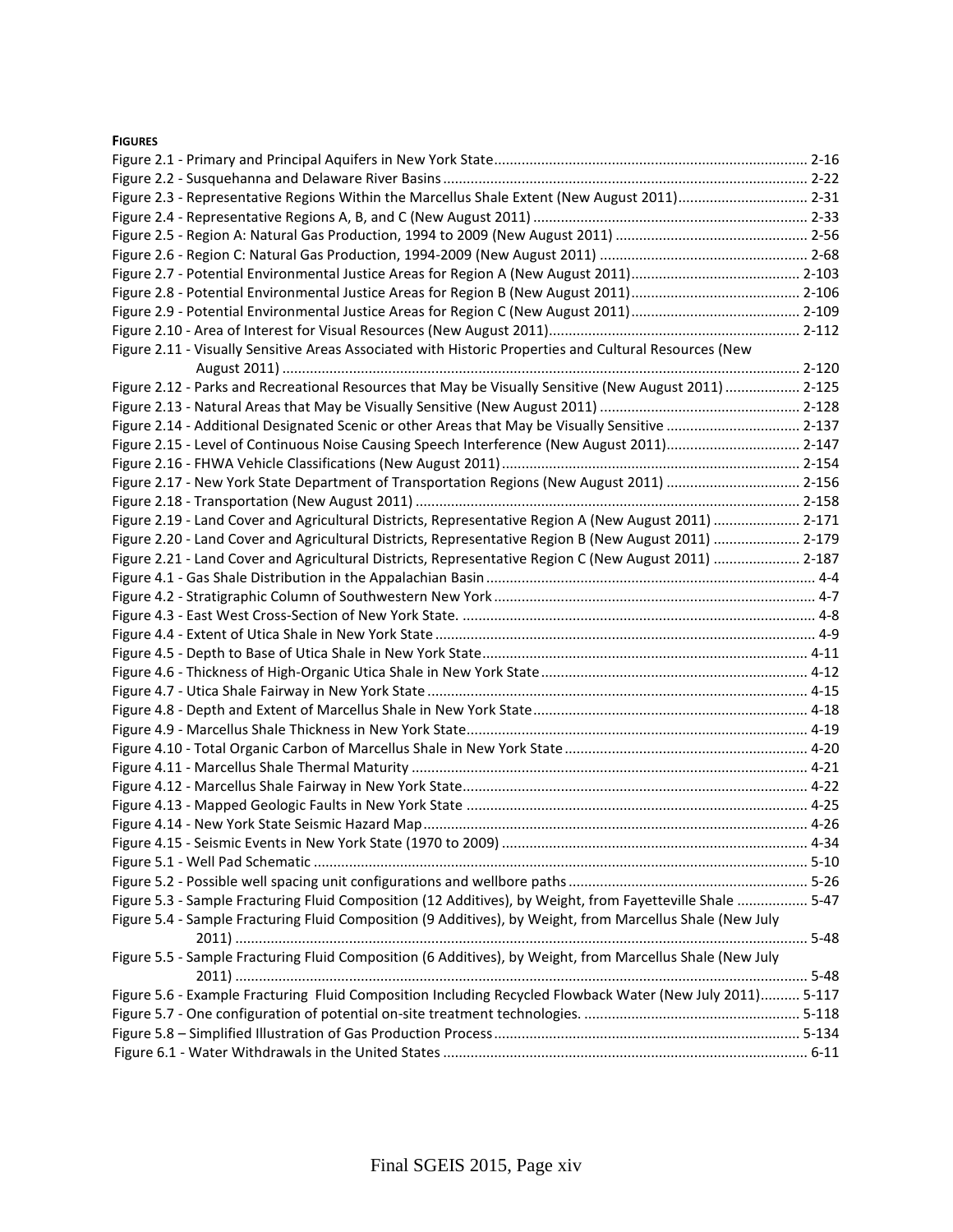| Figure 6.2 - Fresh Water Use in NY (millions of gallons per day) with Projected Peak Water Use for High-        |  |
|-----------------------------------------------------------------------------------------------------------------|--|
|                                                                                                                 |  |
| Figure 6.3 - Daily Water Withdrawals, Exports, and Consumptive Uses in the Delaware River Basin  6-13           |  |
| Figure 6.4 - NYSDOH Regulated Groundwater Supplies within Mapped Primary and Principal Aquifers in              |  |
| NY, Where the Marcellus Shale is Greater than 2,000 Feet below Ground Surface 6-39                              |  |
| Figure 6.5 - Average Spatial Disturbance for Marcellus Shale Well Pads in Forested Context (New July            |  |
|                                                                                                                 |  |
| Figure 6.6 - Interior Forest Habitat Before & After Development of a Marcellus Gas Well Pad, Elk County         |  |
|                                                                                                                 |  |
|                                                                                                                 |  |
|                                                                                                                 |  |
| Figure 6.9 - Areas of Concern for Endangered and Threatened Animal Species, March 31, 2011 (New July            |  |
|                                                                                                                 |  |
|                                                                                                                 |  |
|                                                                                                                 |  |
|                                                                                                                 |  |
| Figure 6.13 - Projected Direct Employment in New York State Resulting from Each Development Scenario            |  |
|                                                                                                                 |  |
| Figure 6.14 - Projected Total Employment in New York State Resulting from Each Development Scenario             |  |
|                                                                                                                 |  |
| Figure 6.15 - Projected Direct Employment in Region A Resulting from Each Development Scenario (New             |  |
|                                                                                                                 |  |
| Figure 6.16 - Projected Direct Employment in Region B Resulting from Each Development Scenario (New             |  |
|                                                                                                                 |  |
| Figure 6.17 - Projected Direct Employment in Region C Resulting from Each Development Scenario (New             |  |
|                                                                                                                 |  |
| Figure 6.18 - Projected Total Employment in Region A Under Each Development Scenario (New August                |  |
| Figure 6.19 - Projected Total Employment in Region B Under Each Development Scenario (New August                |  |
|                                                                                                                 |  |
| Figure 6.20 - Projected Total Employment in Region C Under Each Development Scenario (New August                |  |
|                                                                                                                 |  |
| Figure 6.21 - A-Weighted Noise Emissions: Cruise Throttle, Average Pavement (New August 2011)  6-302            |  |
| Figure 6.22 - Estimated Round-Trip Daily Heavy and Light Truck Traffic, by Well Type - Single Well (New         |  |
|                                                                                                                 |  |
| Figure 6.23 - Estimated Daily Round-Trips of Heavy and Light Truck Traffic - Multi Horizontal Wells (New        |  |
| 6-309                                                                                                           |  |
| Figure 6.24 - Estimated Round-Trip Daily Heavy and Light Truck Traffic - Multi Vertical Wells (New August       |  |
|                                                                                                                 |  |
| Figure 7.1 - Hydrologic Regions of New York (New July 2011) (Taken from Lumia et al, 2006) 7-21                 |  |
| Figure 7.2 - Key Habitat Areas for Protecting Grassland and Interior Forest Habitats (Updated August 2011) 7-80 |  |
| Figure 7.3 - Scaling Factors for Matrix Forest Systems in the High Allegheny Ecoregion (New July 2011)  7-84    |  |
|                                                                                                                 |  |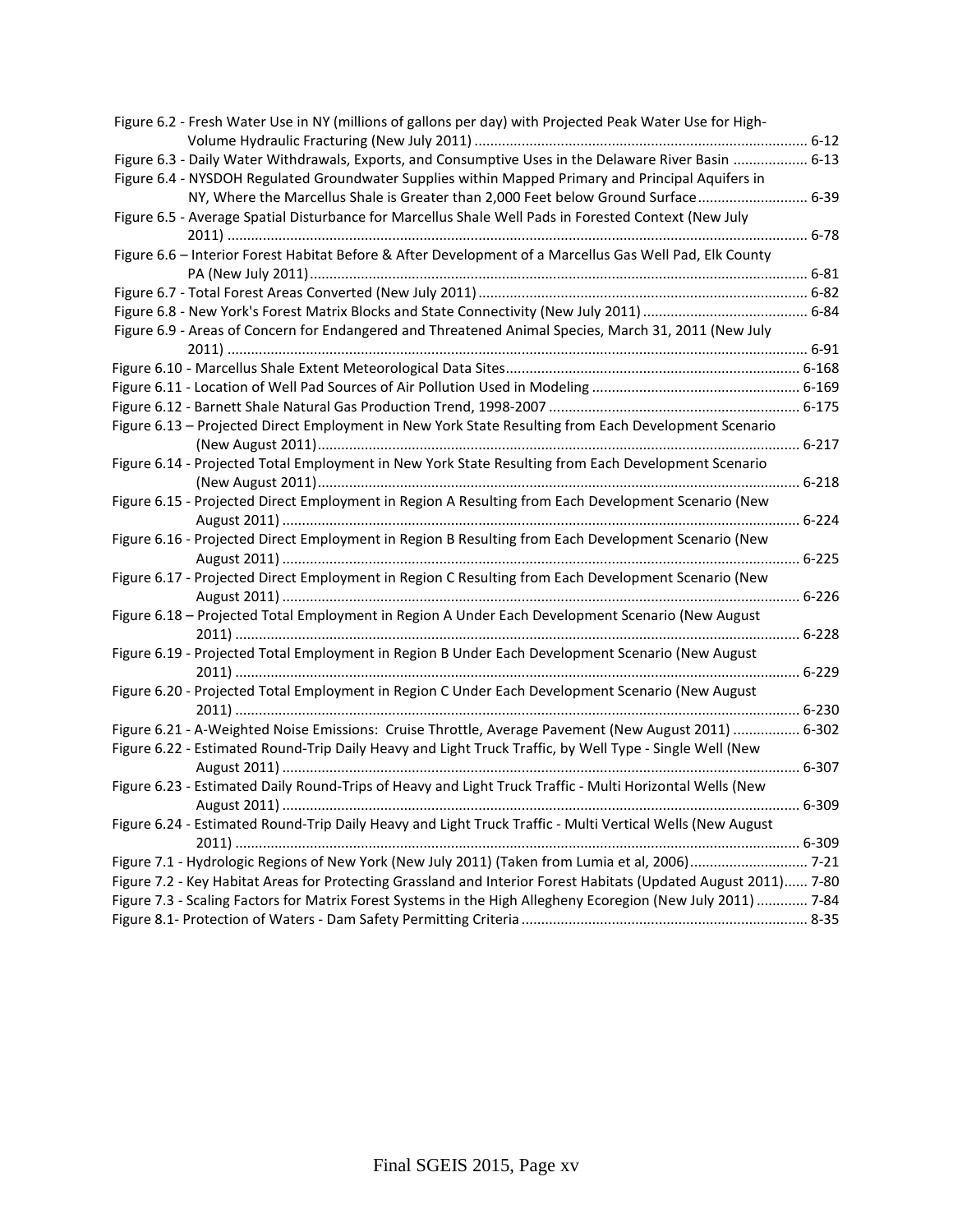# **TABLES**

| Table 2.9 - New York State: Employment in Travel and Tourism, 2009 (New August 2011) 2-41                   |  |
|-------------------------------------------------------------------------------------------------------------|--|
|                                                                                                             |  |
|                                                                                                             |  |
| Table 2.12 - New York: Impact of a \$1 Million Dollar Increase in the Final Demand in the Output of the Oil |  |
| and Gas Extraction Industry on the Value of the Output of Other Industries (New August                      |  |
|                                                                                                             |  |
| Table 2.13 - New York State: Employment in the Oil and Gas Extraction Industry, 2000-2010 (New August       |  |
|                                                                                                             |  |
| Table 2.14 - Most Common Occupations in the U.S. Oil and Gas Extraction Industry, 2008 (New August          |  |
|                                                                                                             |  |
| Table 2.15 - New York State: Wages in the Oil and Gas Industry, 2009 (New August 2011)  2-46                |  |
|                                                                                                             |  |
| Table 2.17 - Permits Issued, Wells Completed, and Active Wells, NYS Gas Wells, 1994-2009 (New August        |  |
|                                                                                                             |  |
| Table 2.18 - Average Wellhead Price for New York State's Natural Gas, 1994-2009 (New August 2011)  2-49     |  |
| Table 2.19 - Market Value of New York State's Natural Gas Production, 1994-2009 (New August 2011) 2-49      |  |
|                                                                                                             |  |
|                                                                                                             |  |
|                                                                                                             |  |
|                                                                                                             |  |
|                                                                                                             |  |
|                                                                                                             |  |
|                                                                                                             |  |
| Table 2.27 - Region A: Number of Active Natural Gas Wells, 1994-2009 (New August 2011)  2-56                |  |
| Table 2.28 - Natural Gas Production and Active Wells by Town within each County in Region A, 2009 (New      |  |
|                                                                                                             |  |
|                                                                                                             |  |
|                                                                                                             |  |
|                                                                                                             |  |
|                                                                                                             |  |
| Table 2.33 - Region B: Travel and Tourism, by Industrial Group, 2009 (New August 2011) 2-61                 |  |
|                                                                                                             |  |
|                                                                                                             |  |
|                                                                                                             |  |
|                                                                                                             |  |
|                                                                                                             |  |
|                                                                                                             |  |
| Table 2.40 - Region C: Travel and Tourism, by Industrial Group, 2009 (New August 2011) 2-66                 |  |
|                                                                                                             |  |
|                                                                                                             |  |
| Table 2.43 - Number of Active Natural Gas Wells in Region C, 1994-2009 (New August 2011)  2-68              |  |
|                                                                                                             |  |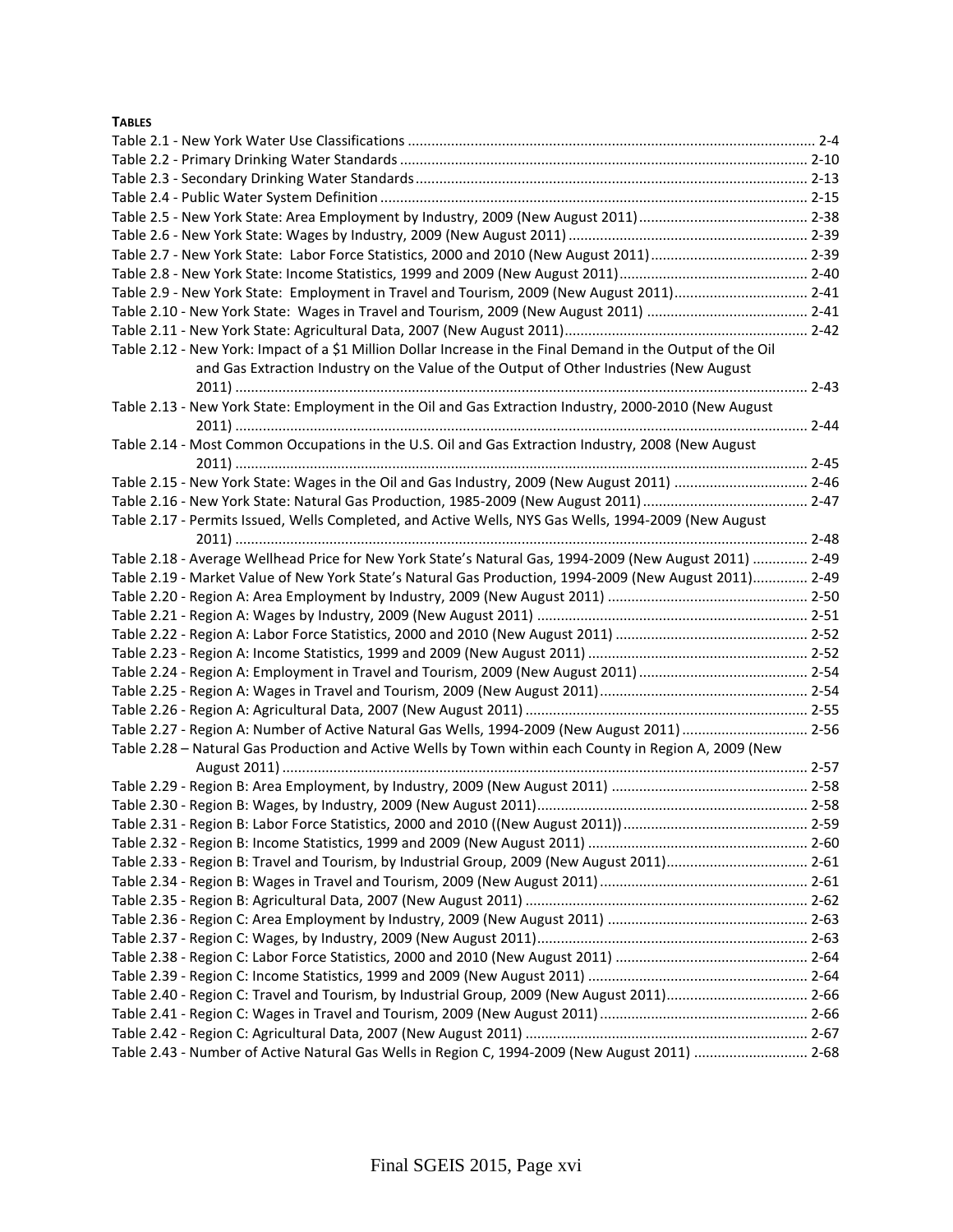| Table 2.44 - Natural Gas Production and the Number of Active Gas Wells by Town within each County in           |  |
|----------------------------------------------------------------------------------------------------------------|--|
|                                                                                                                |  |
| Table 2.45 - New York State: Historical and Current Population, 1990, 2000, 2010 (New August 2011)  2-71       |  |
|                                                                                                                |  |
| Table 2.47 - Region A: Historical and Current Population, 1990, 2000, 2010 (New August 2011) 2-72              |  |
|                                                                                                                |  |
| Table 2.49 - Region B: Historical and Current Population - 1990, 2000, 2010 (New August 2011) 2-73             |  |
|                                                                                                                |  |
| Table 2.51 - Region C: Historical and Current Population - 1990, 2000, 2010 (New August 2011) 2-75             |  |
|                                                                                                                |  |
| Table 2.53 - New York State: Total Housing Units - 1990, 2000, 2010 (New August 2011) 2-76                     |  |
|                                                                                                                |  |
| Table 2.55 - New York State: Number of Sales and Annual Median Sale Price of Single-Family Homes Sold,         |  |
|                                                                                                                |  |
|                                                                                                                |  |
|                                                                                                                |  |
| Table 2.58 - Region A: Total Housing Units by Type of Structure, 2009 (New August 2011)  2-78                  |  |
| Table 2.59 - Region A: Number of Sales and Annual Median Sale Price of Single-Family Homes Sold, 2008-         |  |
|                                                                                                                |  |
|                                                                                                                |  |
| Table 2.61 - Region A: Short-Term Accommodations (Hotels/Motels), 2011 (New August 2011)  2-80                 |  |
|                                                                                                                |  |
| Table 2.63 - Region B: Total Housing Units by Type of Structure 2009 (New August 2011)  2-81                   |  |
| Table 2.64- Region B: Number of Sales and Annual Median Sale Price of Single-Family Homes Sold, 2008-          |  |
|                                                                                                                |  |
|                                                                                                                |  |
| Table 2.66 - Region B: Short-Term Accommodations (Hotels/Motels) (New August 2011) 2-83                        |  |
|                                                                                                                |  |
| Table 2.68 - Region C: Total Housing Units by Type of Structure, 2009 (New August 2011)  2-84                  |  |
| Table 2.69 - Region C: Number of Sales and Annual Median Sale Price of Single-Family Homes Sold, 2008-         |  |
|                                                                                                                |  |
|                                                                                                                |  |
| Table 2.71 - Region C: Short-Term Accommodations (Hotels/Motels) (New August 2011) 2-86                        |  |
| Table 2.72 - New York State Revenues Collected for FY Ending March 31, 2010 (New August 2011)  2-87            |  |
| Table 2.73 - New York State: Number of Leases and Acreage of State Land Leased for Oil and Natural Gas         |  |
|                                                                                                                |  |
| Table 2.74 - 2000-2010 Leasing Revenue by Payment Type for New York State (New August 2011)  2-88              |  |
| Table 2.75 - Region A: Total Revenue for FY Ending December 31, 2009 (\$ millions) (New August 2011) 2-90      |  |
| Table 2.76 - Region A: Local Tax Revenue for FY Ending December 31, 2009 (\$ millions) (New August 2011)  2-91 |  |
|                                                                                                                |  |
| Table 2.78 - Region A: Expenditures for FY Ending December 31, 2009 (\$ millions) (New August 2011)  2-92      |  |
| Table 2.79 - Region B: Total Revenue for FY Ending December 31, 2009 (\$ millions) (New August 2011) 2-93      |  |
| Table 2.80 - Region B: Local Tax Revenue for FY Ending December 31, 2009 (\$ millions) (New August 2011)  2-94 |  |
| Table 2.81 - Gas Economic Profile for Medina Region 4 and State Equalization Rates and Millage Rates for       |  |
|                                                                                                                |  |
| Table 2.82 - Region B: Expenditures for FY Ending December 31, 2009 (\$ millions) (New August 2011)  2-95      |  |
| Table 2.83 - Region C: Revenues for FY Ending December 31, 2009 (\$ millions) (New August 2011) 2-96           |  |
| Table 2.84 - Region C: Local Tax Revenue for FY Ending December 31, 2009 (\$ millions) (New August 2011)  2-97 |  |
| Table 2.85 - Gas Economic Profile for Medina Region 2 and State Equalization Rates and Millage Rates for       |  |
|                                                                                                                |  |
| Table 2.86 - Region C: Expenditures for FY Ending December 31, 2009 (New August 2011) 2-98                     |  |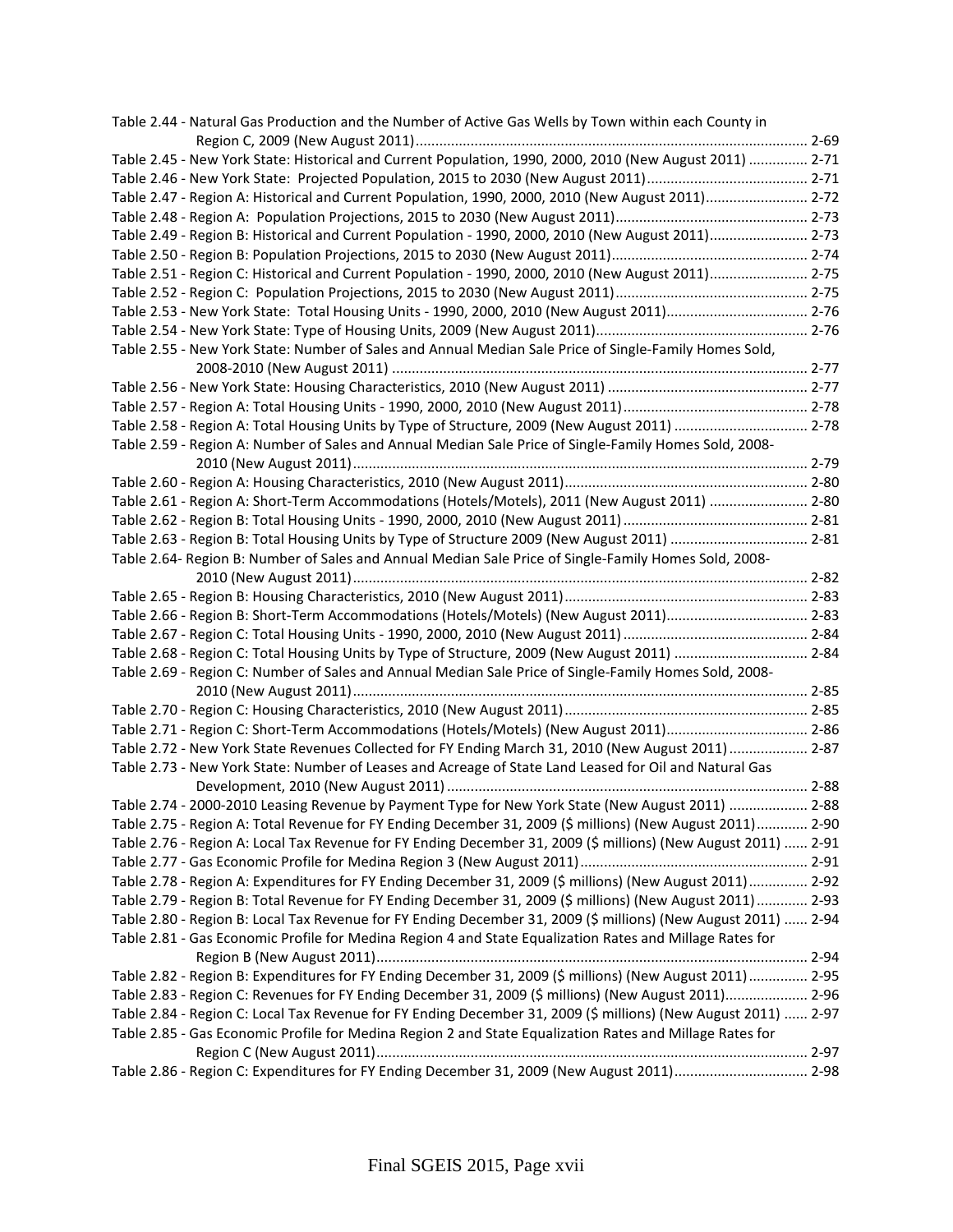| Table 2.91 - Number of NRHP-Listed Historic Properties within the Area Underlain by the Marcellus and        |  |
|--------------------------------------------------------------------------------------------------------------|--|
|                                                                                                              |  |
| Table 2.92 - National Historic Landmarks (NHLs) Located within the Area Underlain by the Marcellus and       |  |
|                                                                                                              |  |
| Table 2.93 - State Parks Located within the Area Underlain by the Marcellus and Utica Shales in New York     |  |
|                                                                                                              |  |
| Table 2.94 - Select Trails Located within the Area Underlain by the Marcellus and Utica Shales in New York   |  |
|                                                                                                              |  |
| Table 2.95 - State Nature and Historic Preserves in Counties Located within the Area Underlain by the        |  |
|                                                                                                              |  |
| Table 2.96 - National and State Wild, Scenic and Recreational Rivers (designated or potential) Located       |  |
| within the Area Underlain by the Marcellus and Utica Shales in New York (New August 2011) 2-132              |  |
| Table 2.97 - State Game Refuges and State Wildlife Management Areas Located within the Area Underlain        |  |
|                                                                                                              |  |
| Table 2.98 - National Natural Landmarks Located within the Area Underlain by the Marcellus and Utica         |  |
|                                                                                                              |  |
| Table 2.99 - Designated and Proposed National and State Scenic Byways, Highways, and Roads Located           |  |
| within the Area Underlain by the Marcellus and Utica Shales in New York (New August 2011) 2-138              |  |
| Table 2.100 - Recommended Open Space Conservation Projects Located in the Area Underlain by the              |  |
|                                                                                                              |  |
|                                                                                                              |  |
| Table 2.102 - Summary of Noise Levels Identified as Requisite to Protect Public Health and Welfare with      |  |
|                                                                                                              |  |
|                                                                                                              |  |
|                                                                                                              |  |
| Table 2.105 - Descriptions of the Thirteen FHWA Vehicle Classification Categories (New August 2011) 2-155    |  |
|                                                                                                              |  |
| Table 2.107 - Heavy Vehicles as a Percentage of Total Vehicles in Rural Areas in NYSDOT Regions 6 and 9,     |  |
|                                                                                                              |  |
|                                                                                                              |  |
| Table 2.109 - Heavy Vehicles as a Percentage of Total Vehicles in Rural Areas in NYSDOT Region 9, 2004-      |  |
|                                                                                                              |  |
|                                                                                                              |  |
| Table 2.111 - Heavy Vehicles as a Percentage of Total Vehicles in Rural Areas in NYSDOT Region 5, 2009       |  |
|                                                                                                              |  |
| Table 2.112 - Ranking System of Pavement Condition in New York State (New August 2011) 2-163                 |  |
|                                                                                                              |  |
|                                                                                                              |  |
|                                                                                                              |  |
| Table 5.1 - Ten square mile area (i.e., 6,400 acres), completely drilled with horizontal wells in multi-well |  |
|                                                                                                              |  |
|                                                                                                              |  |
|                                                                                                              |  |
| Table 5.4 - Fracturing Additive Products - Complete Composition Disclosure Made to the Department            |  |
|                                                                                                              |  |
| Table 5.5 - Fracturing Additive Products - Partial Composition Disclosure to the Department (Updated July    |  |
|                                                                                                              |  |
|                                                                                                              |  |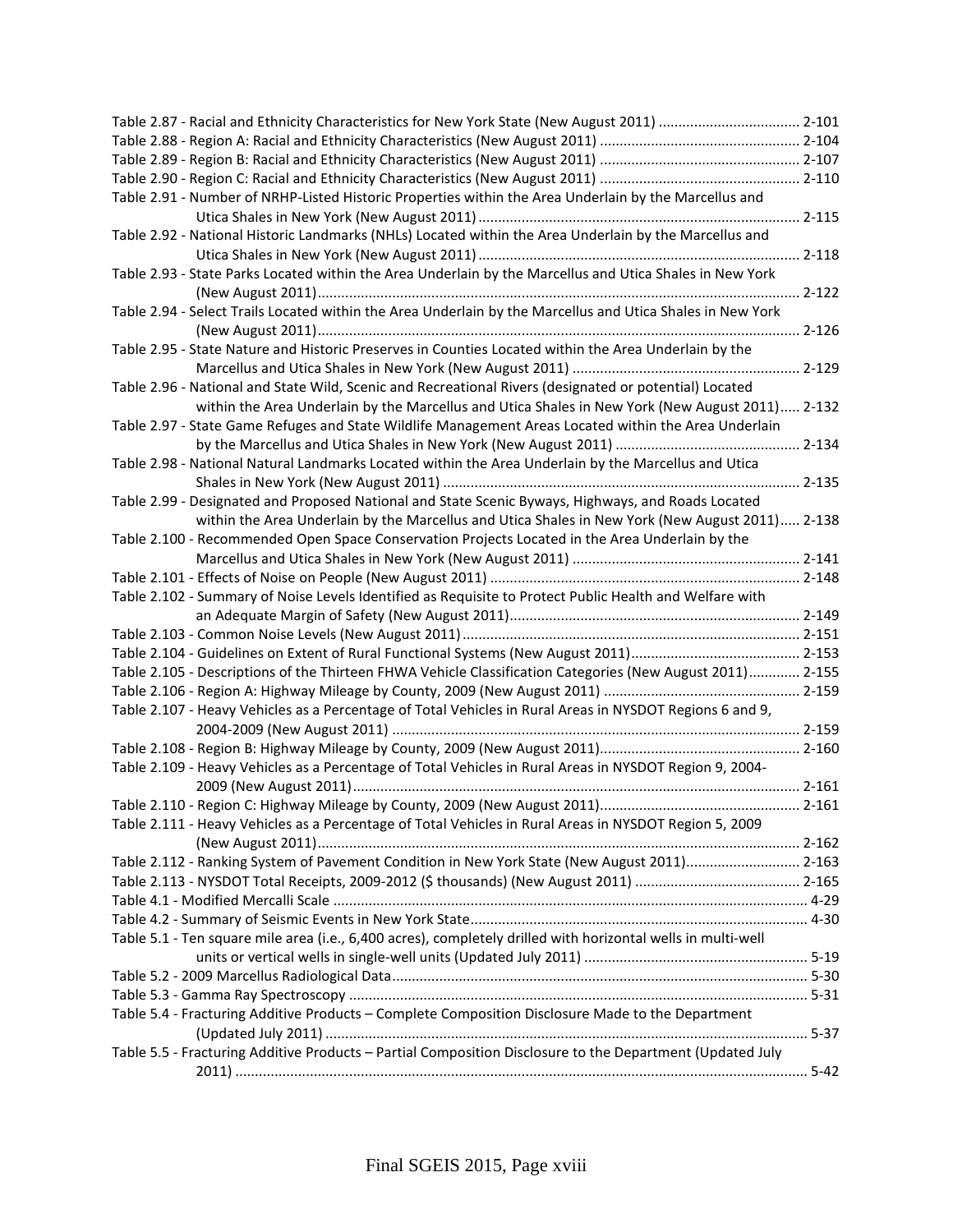| Table 5.6 - Types and Purposes of Additives Proposed for Use in New York State (Updated July 2011) 5-45                                                                                                                |  |
|------------------------------------------------------------------------------------------------------------------------------------------------------------------------------------------------------------------------|--|
|                                                                                                                                                                                                                        |  |
| Table 5.8 - Categories based on chemical structure of potential fracturing fluid constituents. (Updated July                                                                                                           |  |
|                                                                                                                                                                                                                        |  |
| Table 5.9 - Parameters present in a limited set of flowback analytical results (Updated July 2011)  5-95                                                                                                               |  |
| Table 5.10 - Typical concentrations of flowback constituents based on limited samples from PA and WV,                                                                                                                  |  |
|                                                                                                                                                                                                                        |  |
| Table 5.11 - Typical concentrations of flowback constituents based on limited samples from PA and WV,                                                                                                                  |  |
|                                                                                                                                                                                                                        |  |
|                                                                                                                                                                                                                        |  |
|                                                                                                                                                                                                                        |  |
|                                                                                                                                                                                                                        |  |
|                                                                                                                                                                                                                        |  |
|                                                                                                                                                                                                                        |  |
|                                                                                                                                                                                                                        |  |
|                                                                                                                                                                                                                        |  |
|                                                                                                                                                                                                                        |  |
|                                                                                                                                                                                                                        |  |
|                                                                                                                                                                                                                        |  |
|                                                                                                                                                                                                                        |  |
| Table 5.23 - Parameter Classes Detected in Flowback Analyticals in MSC Study (New July 2011)  5-109                                                                                                                    |  |
| Table 5.24 - Concentrations of NORM constituents based on limited samples from PA and WV (Revised                                                                                                                      |  |
|                                                                                                                                                                                                                        |  |
| Table 5.25 - Maximum allowable water quality requirements for fracturing fluids, based on input from one                                                                                                               |  |
|                                                                                                                                                                                                                        |  |
|                                                                                                                                                                                                                        |  |
| Table 5.27 - Summary of Characteristics of On-Site Flowback Water Treatment Technologies (Updated July                                                                                                                 |  |
|                                                                                                                                                                                                                        |  |
| Table 5.28 - Out-of-state treatment plants proposed for disposition of NY flowback water 5-127                                                                                                                         |  |
|                                                                                                                                                                                                                        |  |
|                                                                                                                                                                                                                        |  |
| Table 6.1 - Comparison of additives used or proposed for use in NY, parameters detected in analytical                                                                                                                  |  |
| results of flowback from the Marcellus operations in PA and WV and parameters regulated via                                                                                                                            |  |
| primary and secondary drinking water standards, SPDES or TOGS111 (Revised August 2011)  6-19                                                                                                                           |  |
| Table 6.2 - Grassland Bird Population Trends at Three Scales from 1966 to 2005. (New July 2011)  6-74                                                                                                                  |  |
|                                                                                                                                                                                                                        |  |
| Table 6.4 - Aquatic, Wetland & Littoral Invasive Plant Species in New York State (Interim List) 6-88                                                                                                                   |  |
| Table 6.5 - Endangered & Threatened Animal Species within the Area Underlain by the Marcellus Shale                                                                                                                    |  |
|                                                                                                                                                                                                                        |  |
|                                                                                                                                                                                                                        |  |
| Table 6.7 - Estimated Wellsite Emissions (Dry Gas) - Flowback Gas Flaring (Tpy)(Updated July 2011) 6-107                                                                                                               |  |
|                                                                                                                                                                                                                        |  |
| Table 6.8 - Estimated Wellsite Emissions (Dry Gas) - Flowback Gas Venting (Tpy)(Updated July 2011)  6-107<br>Table 6.9 - Estimated Wellsite Emissions (Wet Gas) - Flowback Gas Flaring (Tpy) (Updated July 2011) 6-107 |  |
|                                                                                                                                                                                                                        |  |
| Table 6.10 - Estimated Wellsite Emissions (Wet Gas) - Flowback Gas Venting (Tpy) (Updated July 2011)  6-107                                                                                                            |  |
|                                                                                                                                                                                                                        |  |
| Table 6.12 - Sources and Pollutants Modeled for Short-Term Simultaneous Operations  6-160                                                                                                                              |  |
|                                                                                                                                                                                                                        |  |
| Table 6.14 - National Ambient Air Quality Standards (NAAQS), PSD Increments & Significant Impact Levels                                                                                                                |  |
|                                                                                                                                                                                                                        |  |
|                                                                                                                                                                                                                        |  |
| Table 6.16 - Maximum Impacts of Criteria Pollutants for Each Meteorological Data Set 6-163                                                                                                                             |  |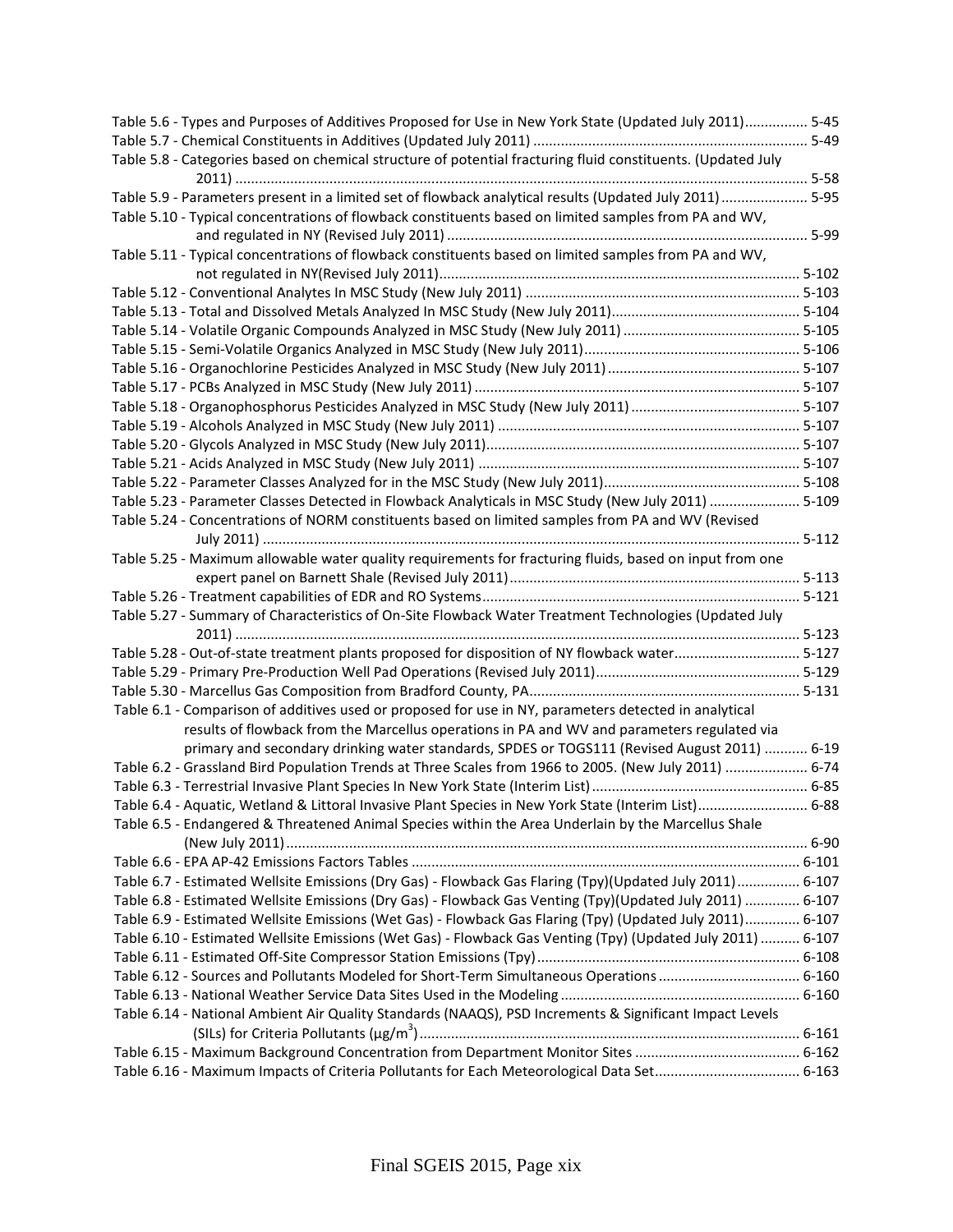| Table 6.17 - Maximum Project Impacts of Criteria Pollutants and Comparison to SILs, PSD Increments and      |  |
|-------------------------------------------------------------------------------------------------------------|--|
| Table 6.18 - Maximum Impacts of Non-Criteria Pollutants and Comparisons to SGC/AGC and New York             |  |
|                                                                                                             |  |
|                                                                                                             |  |
| Table 6.20 - Engine Tiers and Use in New York with Recommended Mitigation Controls Based on the             |  |
|                                                                                                             |  |
|                                                                                                             |  |
| Table 6.23 - Near-Field Pollutants of Concern for Inclusion in the Near-Field Monitoring Program (New       |  |
|                                                                                                             |  |
| Table 6.24 - Department Air Quality Monitoring Requirements for Marcellus Shale Activities (New July        |  |
| Table 6.25 - Assumed Drilling & Completion Time Frames for Single Vertical Well (New July 2011) 6-195       |  |
| Table 6.26 - Assumed Drilling & Completion Time Frames for Single Horizontal Well (Updated July 2011) 6-195 |  |
|                                                                                                             |  |
|                                                                                                             |  |
|                                                                                                             |  |
|                                                                                                             |  |
|                                                                                                             |  |
| Table 6.32 - Maximum Direct and Indirect Employment Impacts on New York State under Each                    |  |
|                                                                                                             |  |
| Table 6.33 - Maximum Direct and Indirect Annual Employee Earnings Impacts on New York State under           |  |
|                                                                                                             |  |
| Table 6.34 - Major Development Scenario Assumptions for Each Representative Region (New August              |  |
|                                                                                                             |  |
| Table 6.35 - Maximum Direct and Indirect Employment Impacts on Each Representative Region under             |  |
|                                                                                                             |  |
| Table 6.36 - Maximum Direct and Indirect Earnings Impacts on Each Representative Region under Each          |  |
|                                                                                                             |  |
| Table 6.37 - Transient, Permanent and Total Construction Employment Under Each Development Scenario         |  |
|                                                                                                             |  |
| Table 6.38 - Estimated Population Associated with Construction and Production Employment for Select         |  |
|                                                                                                             |  |
| Table 6.39 - Maximum Temporary and Permanent Impacts Associated with Well Construction and                  |  |
|                                                                                                             |  |
| Table 6.40 - Transient, Permanent, and Total Construction Employment Under Each Development                 |  |
|                                                                                                             |  |
| Table 6.41 - Transient, Permanent, and Total Construction Employment Under Each Development                 |  |
|                                                                                                             |  |
| Table 6.42 - Transient, Permanent, and Total Construction Employment Under Each Development                 |  |
|                                                                                                             |  |
| Table 6.43 - Maximum Temporary and Permanent Impacts Associated with Well Construction and                  |  |
|                                                                                                             |  |
| Table 6.44 - Maximum Estimated Employment by Development Scenario for New York State (New August            |  |
|                                                                                                             |  |
|                                                                                                             |  |
|                                                                                                             |  |
| Table 6.47 - Maximum Transient and Permanent Employment by Development Scenario and Region (New             |  |
|                                                                                                             |  |
|                                                                                                             |  |
|                                                                                                             |  |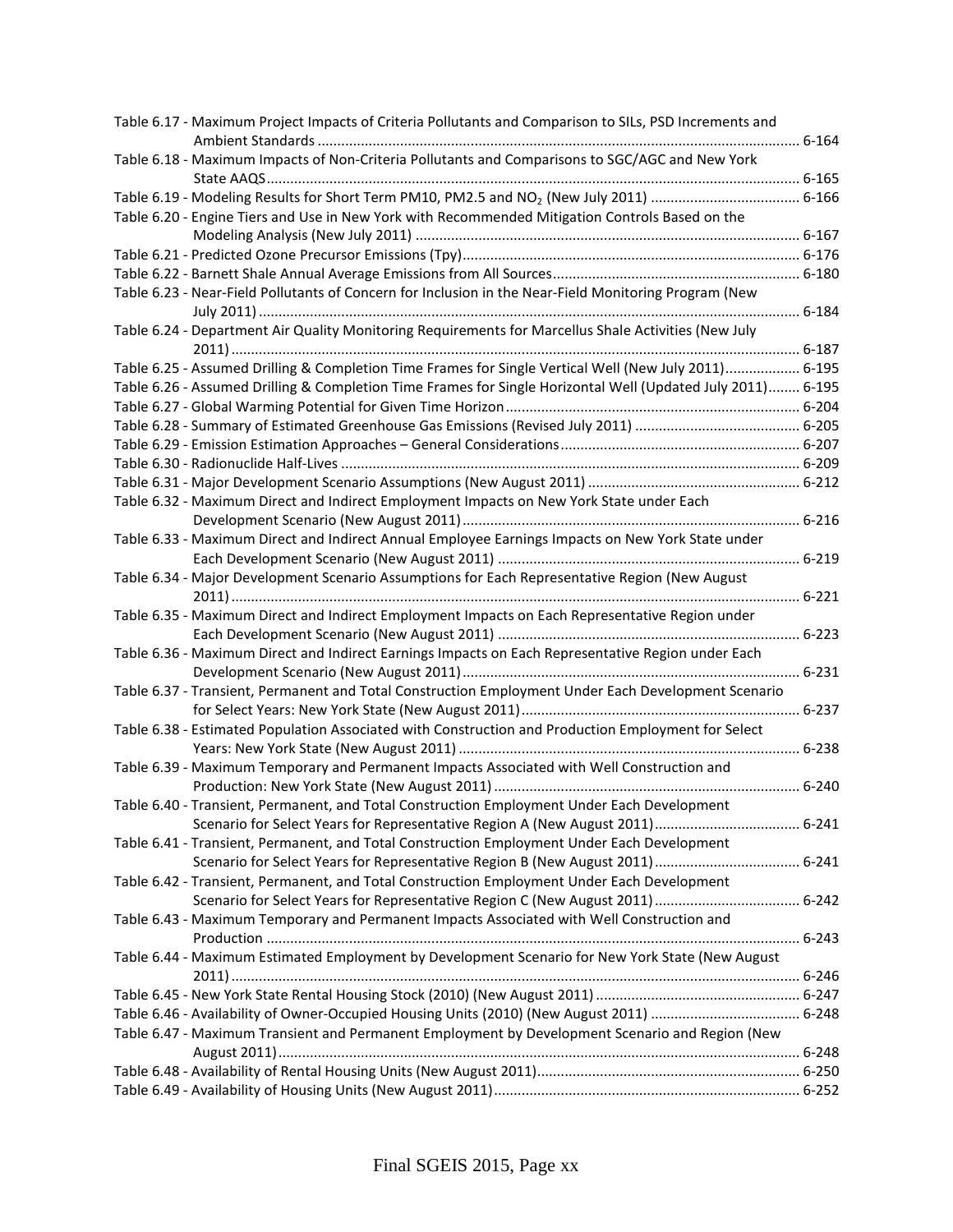| Table 6.50 - Example of the Real Property Tax Payments From a Typical Horizontal Well (New August             |  |
|---------------------------------------------------------------------------------------------------------------|--|
| Table 6.51 - Example of the Real Property Tax Payments from a Typical Vertical Well (New August 2011) 6-264   |  |
| Table 6.52 - Projected Change in Total Assessed Value and Property Tax Receipts at Peak Production (Year      |  |
| Table 6.53 - Summary of Generic Visual Impacts Resulting from Horizontal Drilling and Hydraulic               |  |
| Fracturing in the Marcellus and Utica Shale Area of New York (New August 2011)  6-288                         |  |
| Table 6.54 - Estimated Construction Noise Levels at Various Distances for Access Road Construction (New       |  |
|                                                                                                               |  |
| Table 6.55 - Estimated Construction Noise Levels at Various Distances for Well Pad Preparation (New           |  |
| Table 6.56 - Estimated Construction Noise Levels at Various Distances for Rotary Air Well Drilling (New       |  |
|                                                                                                               |  |
| Table 6.57 - Estimated Construction Noise Levels at Various Distances for Horizontal Drilling (New August     |  |
|                                                                                                               |  |
| Table 6.58 - Estimated Construction Noise Levels at Various Distances for High-Volume Hydraulic               |  |
|                                                                                                               |  |
|                                                                                                               |  |
| Table 6.60 - Estimated Number of One-Way (Loaded) Trips Per Well: Horizontal Well (New August 2011)  6-305    |  |
| Table 6.61 - Estimated Number of One-Way (Loaded) Trips Per Well: Vertical Well (New August 2011)  6-306      |  |
| Table 6.62 - Estimated Truck Volumes for Horizontal Wells Compared to Vertical Wells (New August 2011)  6-306 |  |
|                                                                                                               |  |
|                                                                                                               |  |
|                                                                                                               |  |
|                                                                                                               |  |
|                                                                                                               |  |
| Table 7.4 - Principal Species Found in the Four Grassland Focus Areas within the area underlain by the        |  |
|                                                                                                               |  |
|                                                                                                               |  |
|                                                                                                               |  |
| Table 8.1 - Regulatory Jurisdictions Associated with High-Volume Hydraulic Fracturing (Revised July 2011) 8-3 |  |
|                                                                                                               |  |
|                                                                                                               |  |
|                                                                                                               |  |
| Table 11.1 - Summary of Potential Impacts and Proposed Mitigation Measures (New July 2011)  11-2              |  |

## **PHOTOS**

| Photo 5.1 - Access Road and Erosion/Sedimentation Controls, Salo 1, Barton, Tioga County NY  5-4         |          |
|----------------------------------------------------------------------------------------------------------|----------|
|                                                                                                          |          |
|                                                                                                          |          |
| Photo 5.4 - Access Road and Sedimentation Controls, Moss 1, Corning, Steuben County NY 5-5               |          |
|                                                                                                          |          |
| Photo 5.6 - Hydraulic fracturing operation, Horizontal Marcellus Well, Upshur County, WV  5-8            |          |
| Photo 5.7 - Hydraulic Fracturing Operation, Horizontal Marcellus Well, Bradford County, PA  5-9          |          |
| Photo 5.8 - Locations of Over 44,000 Natural Gas Wells Targeting the Medina Formation, Chautauqua        |          |
|                                                                                                          | $5 - 13$ |
| Photo 5.9 - Locations of 48 Natural Gas Wells Targeting the Medina Formation, Chautauqua County NY 5-14  |          |
|                                                                                                          | $5 - 15$ |
|                                                                                                          |          |
| Photo 5.12 - Double Drilling Rig, Union Drilling Rig 54, Olsen 1B, Town of Fenton, Broome County NY 5-24 |          |
| Photo 5.13 - Double Drilling Rig, Union Drilling Rig 48, Salo 1, Town of Barton, Tioga County NY  5-24   |          |
| Photo 5.14 - Triple Drilling Rig, Precision Drilling Rig 26, Ruger 1, Horseheads, Chemung County NY 5-25 |          |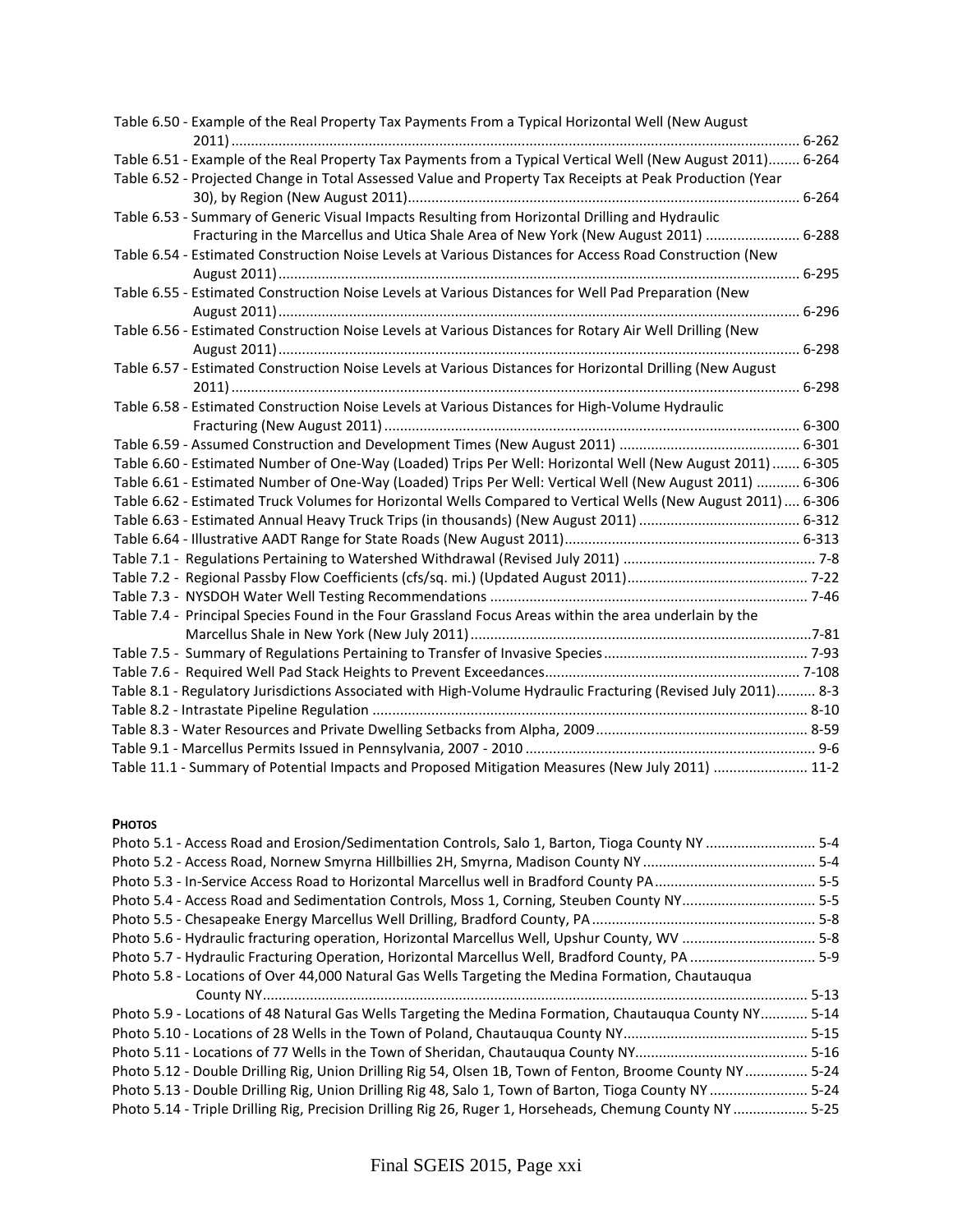| Photo 5.15 - Top Drive Single Drilling Rig, Barber and DeLine Rig, Sheckells 1, Town of Cherry Valley,          |  |
|-----------------------------------------------------------------------------------------------------------------|--|
|                                                                                                                 |  |
|                                                                                                                 |  |
| Photo 5.17 - Sand used as proppant in hydraulic fracturing operation in Bradford County, PA 5-47                |  |
|                                                                                                                 |  |
| Photo 5.19 - Fortuna SRBC-Approved Chemung River Water Withdrawal Facility, Towanda PA  5-79                    |  |
|                                                                                                                 |  |
| Photo 5.21 - Water Pipeline from Fortuna Centralized Freshwater Impoundments, Troy PA 5-79                      |  |
|                                                                                                                 |  |
| Photo 5.23 - Personnel monitoring a hydraulic fracturing procedure. Source: Fortuna Energy 5-84                 |  |
| Photo 5.24 - Three Fortuna Energy wells being prepared for hydraulic fracturing, with 10,000 psi well head      |  |
| and goat head attached to lines. Troy PA. Source: New York State Department of                                  |  |
|                                                                                                                 |  |
| Photo 5.25 - Hydraulic Fracturing Operation Equipment at a Fortuna Energy Multi-Well Site, Troy PA  5-90        |  |
| Photo 5.26 - Fortuna Energy Multi-Well Site in Troy PA After Removal of Most Hydraulic Fracturing               |  |
|                                                                                                                 |  |
|                                                                                                                 |  |
|                                                                                                                 |  |
| Photo 6.1 - A representative view of completion activities at a recently constructed well pad (New August       |  |
|                                                                                                                 |  |
| Photo 6.2 - A representative view of completion activities at a recently constructed well pad, showing a        |  |
|                                                                                                                 |  |
| Photo 6.3 - A representative view of a newly constructed water impoundment area (New August 2011)  6-272        |  |
|                                                                                                                 |  |
| Photo 6.5 - A representative view of active high-volume hydraulic fracturing (New August 2011)  6-274           |  |
|                                                                                                                 |  |
|                                                                                                                 |  |
|                                                                                                                 |  |
| Photo 6.9 - Map Depicting Trenton-Black River Wells and Historical Wells Targeting Other Formations in          |  |
|                                                                                                                 |  |
| Photo 6.10 - Map Depicting the Location of Trenton-Black River Wells in the Eastern-end of Quackenbush          |  |
|                                                                                                                 |  |
|                                                                                                                 |  |
|                                                                                                                 |  |
|                                                                                                                 |  |
|                                                                                                                 |  |
| Photo 6.15 - Map Depicting the Locations of Two Trenton Black River Wells in North-Central Chemung              |  |
|                                                                                                                 |  |
|                                                                                                                 |  |
|                                                                                                                 |  |
| Photo 6.18 - Map Depicting the Location of Trenton-Black River Wells in Western Chemung County and              |  |
|                                                                                                                 |  |
|                                                                                                                 |  |
|                                                                                                                 |  |
| Photo 7.1 - View of a well site during the fracturing phase of development, with maximum presence of on-site    |  |
|                                                                                                                 |  |
| Photo 7.2 - Sound Barrier. Source: Ground Water Protection Council, Oklahoma City, OK and ALL Consulting, Tulsa |  |
|                                                                                                                 |  |
|                                                                                                                 |  |
|                                                                                                                 |  |
|                                                                                                                 |  |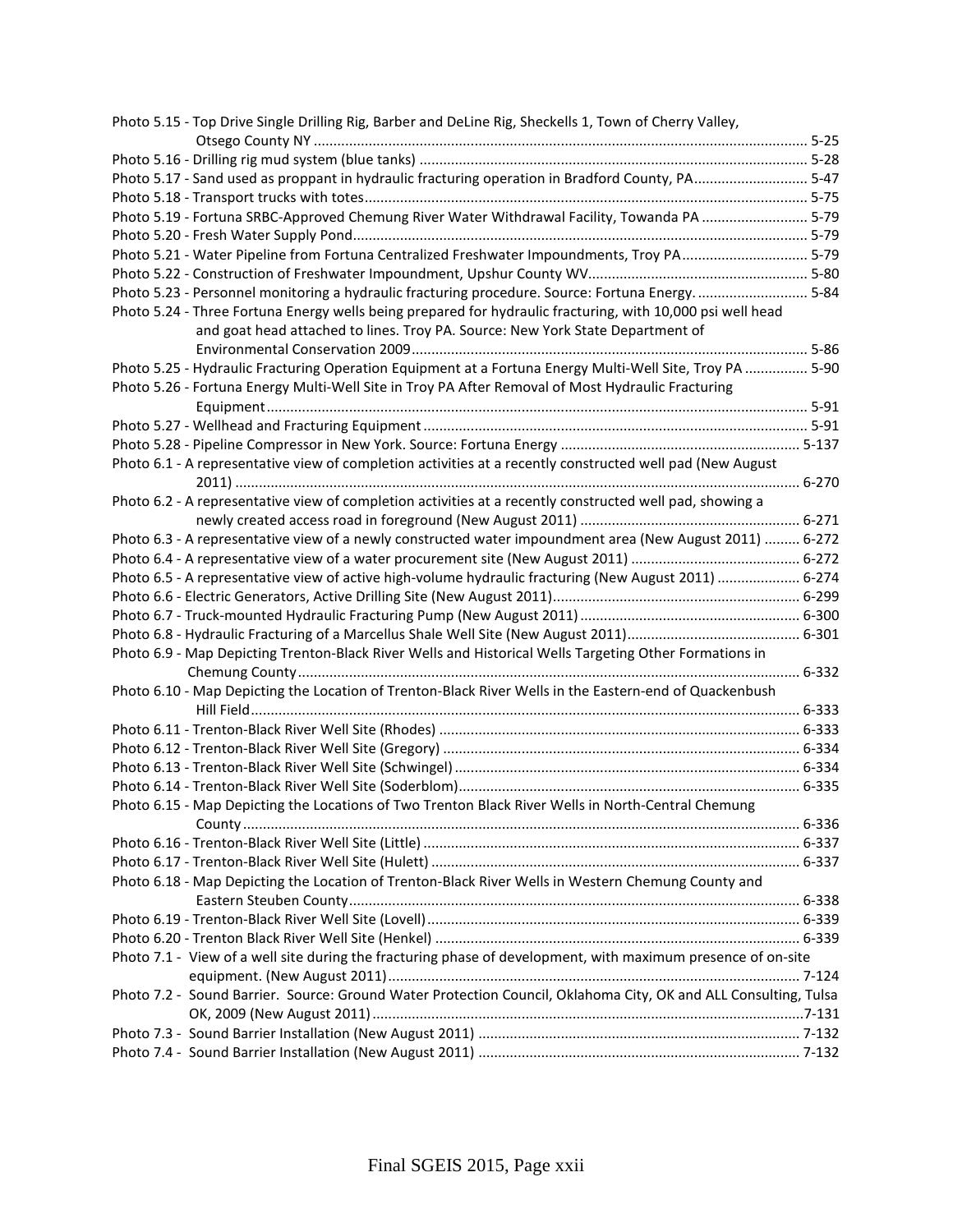# **VOLUME 2**

|    | <b>RESPONSE TO COMMENTS</b> |
|----|-----------------------------|
|    |                             |
| 1. |                             |
|    |                             |
|    |                             |
|    |                             |
|    |                             |
| 2. |                             |
|    |                             |
|    |                             |
|    |                             |
|    |                             |
| 3. |                             |
|    |                             |
|    |                             |
|    |                             |
|    |                             |
|    |                             |
|    |                             |
|    |                             |
| 4. |                             |
|    |                             |
|    |                             |
|    |                             |
| 5. |                             |
|    |                             |
|    |                             |
|    |                             |
|    |                             |
|    |                             |
|    |                             |
|    |                             |